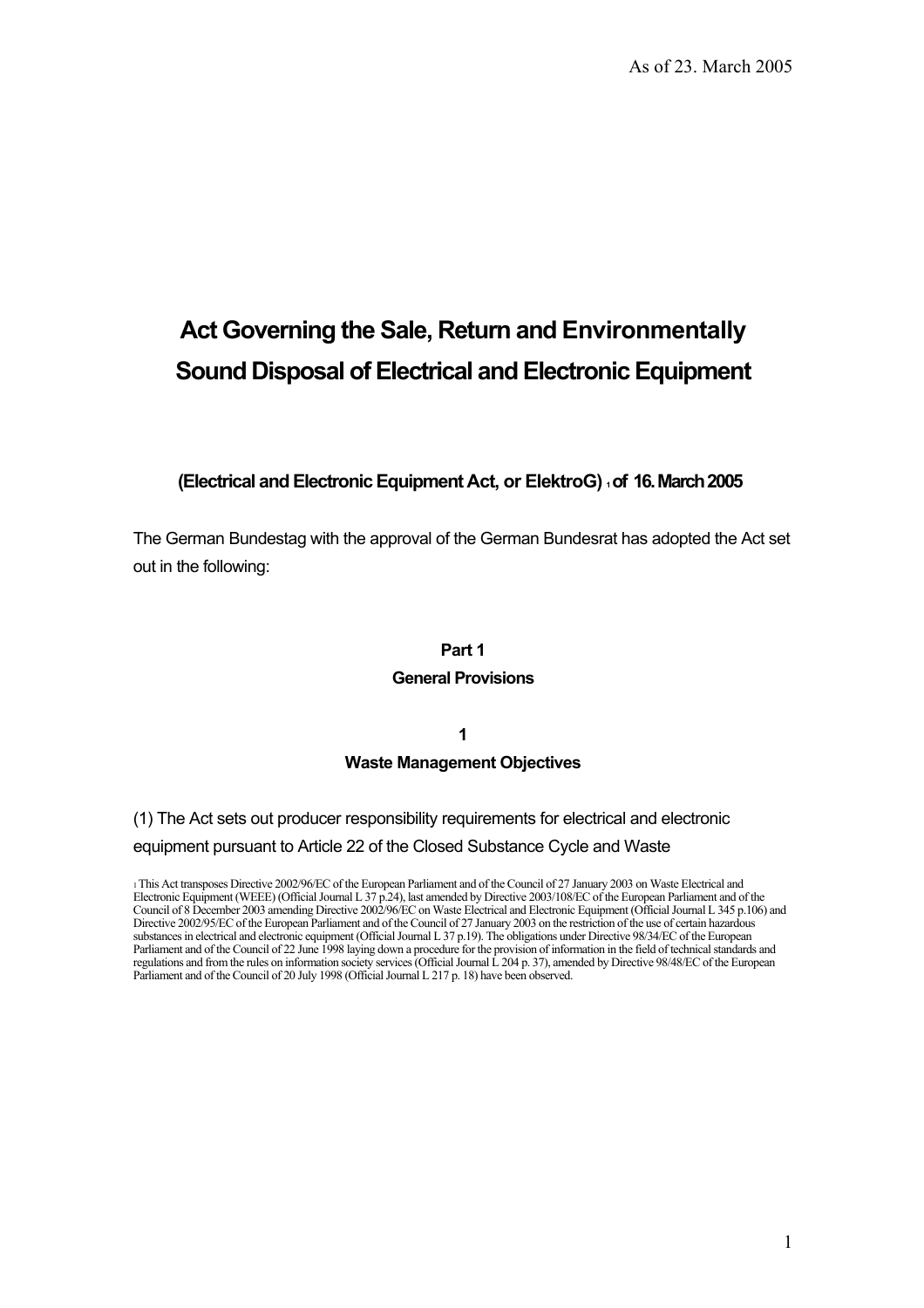Management Act (KrW-/AbfG). Its main purpose is to prevent waste from electrical and electronic equipment and to promote reuse, recycling and other forms of recovery to reduce both the volume of waste for disposal and the inclusion in waste of harmful substances from waste electrical and electronic equipment (WEEE). By 31 December 2006, an average of at least 4 kg per capita per year of WEEE must be collected separately from private households.

(2) The German government shall assess the impacts on waste management of the provisions in Sections 9 to 13 no later than five years after the entry into force of this Act. The German government shall report the results of this assessment to the German Bundestag and Bundesrat.

> **2 Scope**

(1) The Act applies to electrical and electronic equipment in the following categories unless it is part of another type of equipment not included in the scope of the Act:

- 1. Large household appliances
- 2. Small household appliances
- 3. IT and telecommunications equipment
- 4. Consumer equipment
- 5. Lighting equipment

6. Electrical and electronic tools with the exception of large-scale stationary industrial tools

7. Toys, leisure and sports equipment

- 8. Medical products (with the exception of implanted and infectious products)
- 9. Monitoring and control instruments
- 10. Automatic dispensers

Electrical and electronic equipment within the meaning of sentence 1 is listed in

Annex 1. Section 5 also applies to electrical lightbulbs and luminaries in households.

(2) The Act does not apply to electrical and electronic equipment that serves key security interests of the Federal Republic of Germany or is solely intended for military purposes.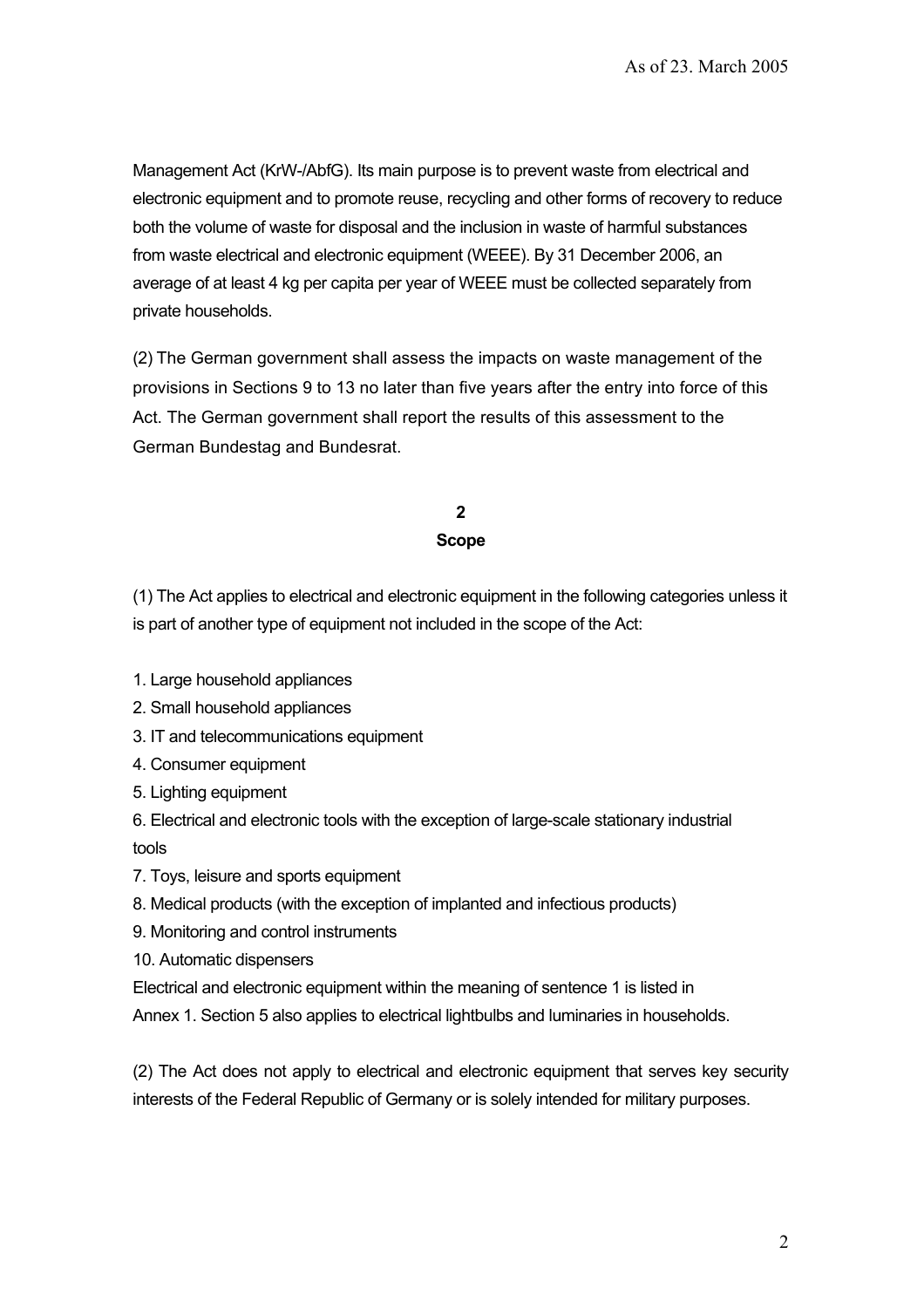(3) Unless otherwise stated, the Closed Substance Cycle and Waste Management Act and its subordinate ordinances apply as amended. Section 21 (1), Section 26 and Section 54 (1) sentence 1 of the Closed Substance Cycle and Waste Management Act, Section 1 (3) of the Ordinance on Waste Disposal and Recovery Records (NachwV) and Section 1 (2) sentence 1 of the Ordinance on Transport Licences (TgV) apply as appropriate. Other legal provisions stipulating special requirements for the return, reuse or disposal of WEEE or for the use of specific substances contained in electrical and electronic equipment shall remain unaffected.

## **3 Definitions**

(1) Electrical and electronic equipment means:

1. Equipment which is dependent on electric currents or electromagnetic fields in order to work properly.

2. Equipment for the generation, transfer and measurement of such currents and fields which is designed for use with a voltage rating not exceeding 1000 volts for alternating voltage and 1500 volts for direct voltage.

(2) Type of equipment means equipment in a given category which has comparable characteristics in terms of its uses or functions.

(3) Waste electrical and electronic equipment (WEEE) means electrical or electronic equipment which is waste within the meaning of Section 3 (1) sentence 1 of the Closed Substance Cycle and Waste Management Act, including all components, subassemblies and consumables which are part of the equipment at the time of disposal.

(4) Private households means private households as defined in the Closed Substance Cycle and Waste Management Act and other sources of origin of WEEE, provided that the WEEE from these other sources is comparable in nature and quantity to that from private households.

(5) Prevention means measures aimed at reducing the quantity and the harmfulness to the environment of WEEE and of the materials and substances it contains.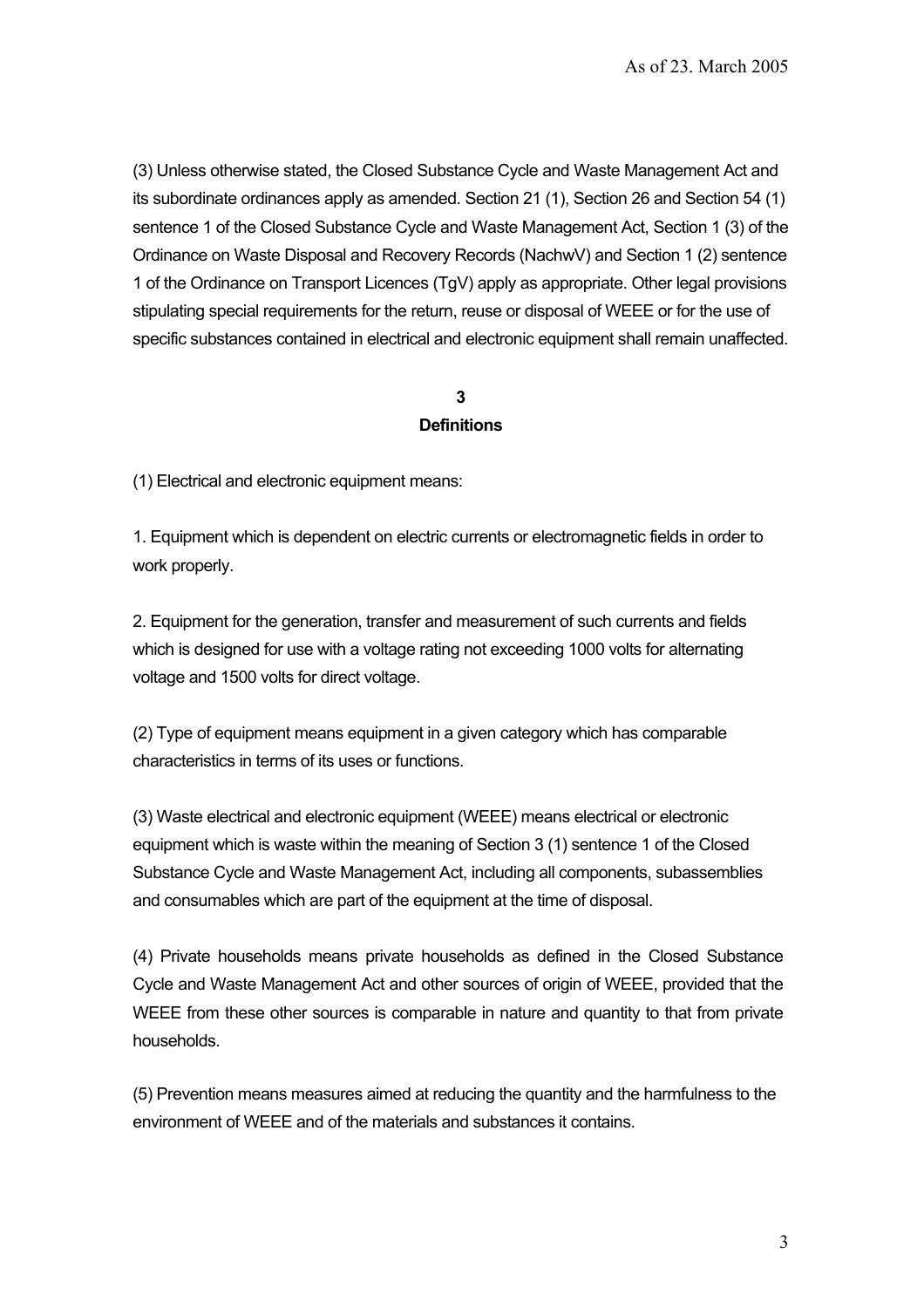(6) Reuse means any operation by which WEEE or components thereof are used for the purpose for which they were conceived or placed on the market.

(7) Recovery means any of the operations listed in Annex II B of the Closed Substance Cycle and Waste Management Act.

(8) Recycling means the reprocessing in a production process of the waste materials for the original purpose or for other purposes, but excluding energy recovery.

(9) Disposal means any of the operations provided for in Annex II A of the Closed Substance Cycle and Waste Management Act.

(10) Treatment means any activity after WEEE has been handed over to a facility for depollution, disassembly, shredding, recovery or preparation for disposal and any other operation carried out for the recovery or the disposal of WEEE.

(11) Producer means any person or legal entity, irrespective of the selling technique used, including by means of distance communication, within the meaning of Section 312b (2) of the German Civil Code (BGB), who:

1. Manufactures and places electrical and electronic equipment under an own brand on the market for the first time in the territory covered by this Act.

2. Resells under an own brand in the territory covered by this Act equipment produced by other suppliers, a reseller not being regarded as the 'producer' if the brand of the producer appears on the equipment, as provided for in No. 1.

3. Imports for the first time electrical and electronic equipment into the territory covered by this Act and places it on the market or exports it to another EU Member State and provides it directly to a user in that country.

(12) Distributor means any person or legal entity who provides new electrical or electronic equipment on a commercial basis to the user. Any distributor who knowingly sells new electrical and electronic equipment from a non-registered producer is deemed a producer.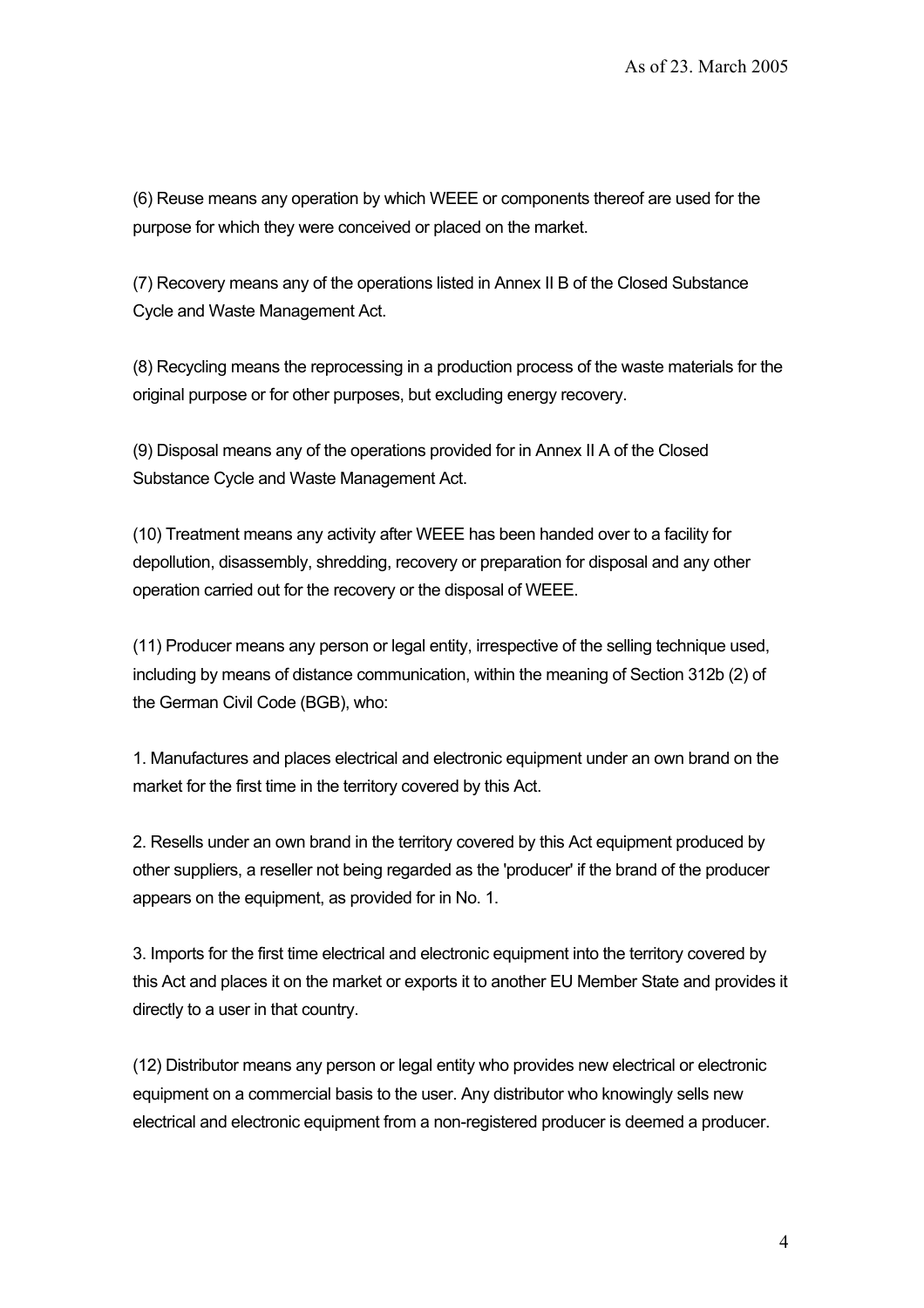(13) Dangerous substances or preparations means any substance or preparation which possesses one or more of the properties listed and described in Section 3a (1) of the Chemicals Act and in Annex VI to Council Directive 67/548/EEC of 27 June 1967 on the approximation of laws, regulations and administrative provisions relating to the classification, packaging and labelling of dangerous substances (Official Journal L 196 p.1) as amended.

# **Part 2 Obligations Involving the Placing on the Market of Electrical and Electronic Equipment**

## **4 Product Design**

Electrical and electronic equipment should, wherever possible, be designed to provide for and facilitate its disassembly, recycling and recovery, and particularly the reuse and recycling of WEEE and its components and substances. Producers should not prevent its reuse through specific design features or manufacturing processes, unless such specific design features are required by law or the specific design features or manufacturing processes present overriding advantages, for example with regard to the protection of human health and the environment or safety requirements.

# **5 Prohibited Substances**

(1) The placing on the market of new electrical and electronic equipment containing more than 0.1 percent weight of lead, mercury, hexavalent chromium, polybrominated biphenyls (PBBs) or polybrominated diphenyl ethers (PBDEs) per homogeneous substance or more than 0.01 percent weight of cadmium per homogeneous substance is prohibited. Sentence 1 does not apply to electrical and electronic equipment in Categories 8 and 9 or to electrical and electronic equipment first placed on the market in an EU Member State prior to 1 July 2006. Nor does it apply to spare parts for the repair or reuse of electrical or electronic equipment first placed on the market prior to 1 July 2006.

(2) Paragraph 1 does not apply to the uses listed in the Annex (as amended) to Directive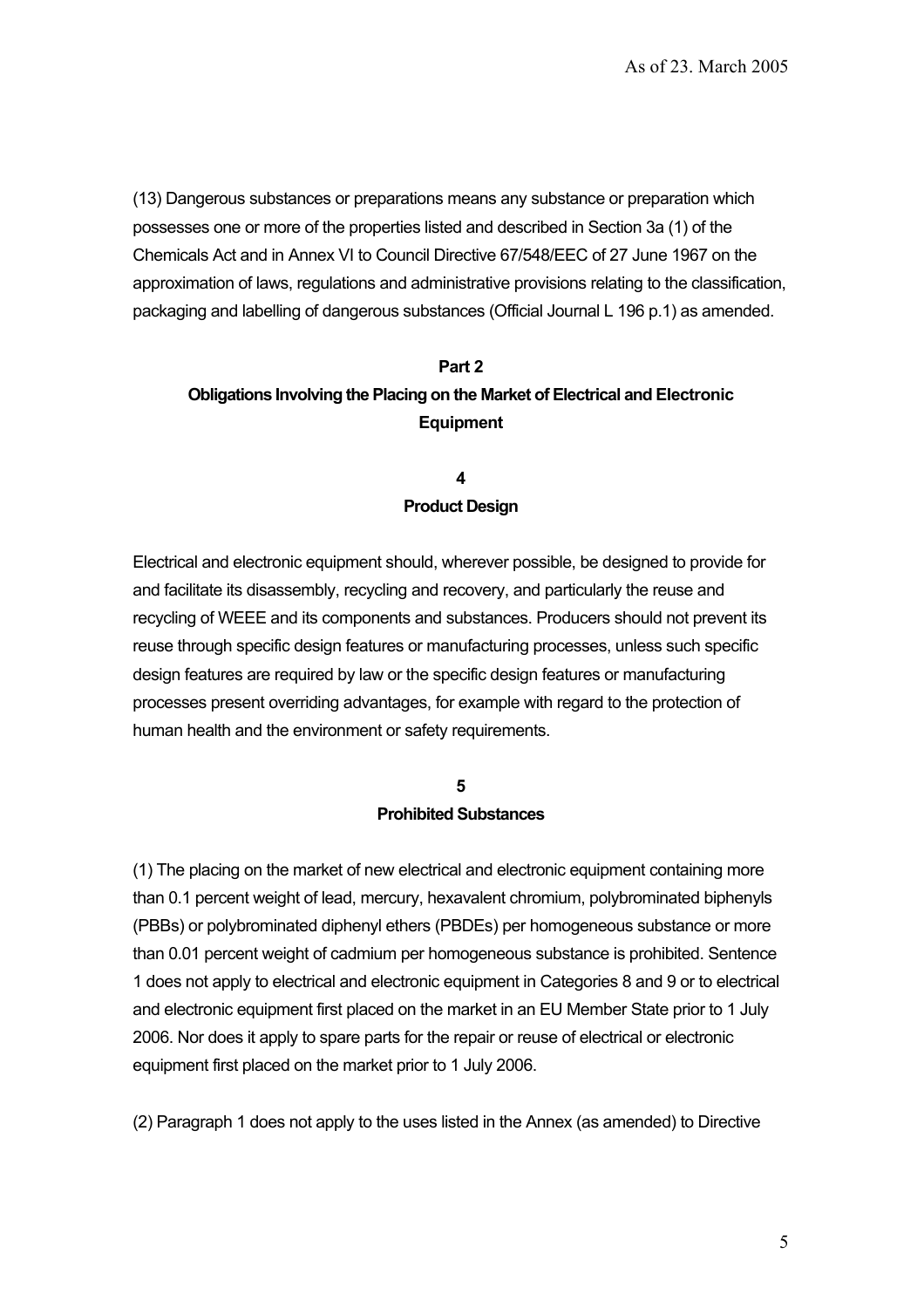2002/95/EC of the European Parliament and of the Council of 27 January 2003 on the restriction of the use of certain hazardous substances in electrical and electronic equipment (Official Journal L 37 p.19).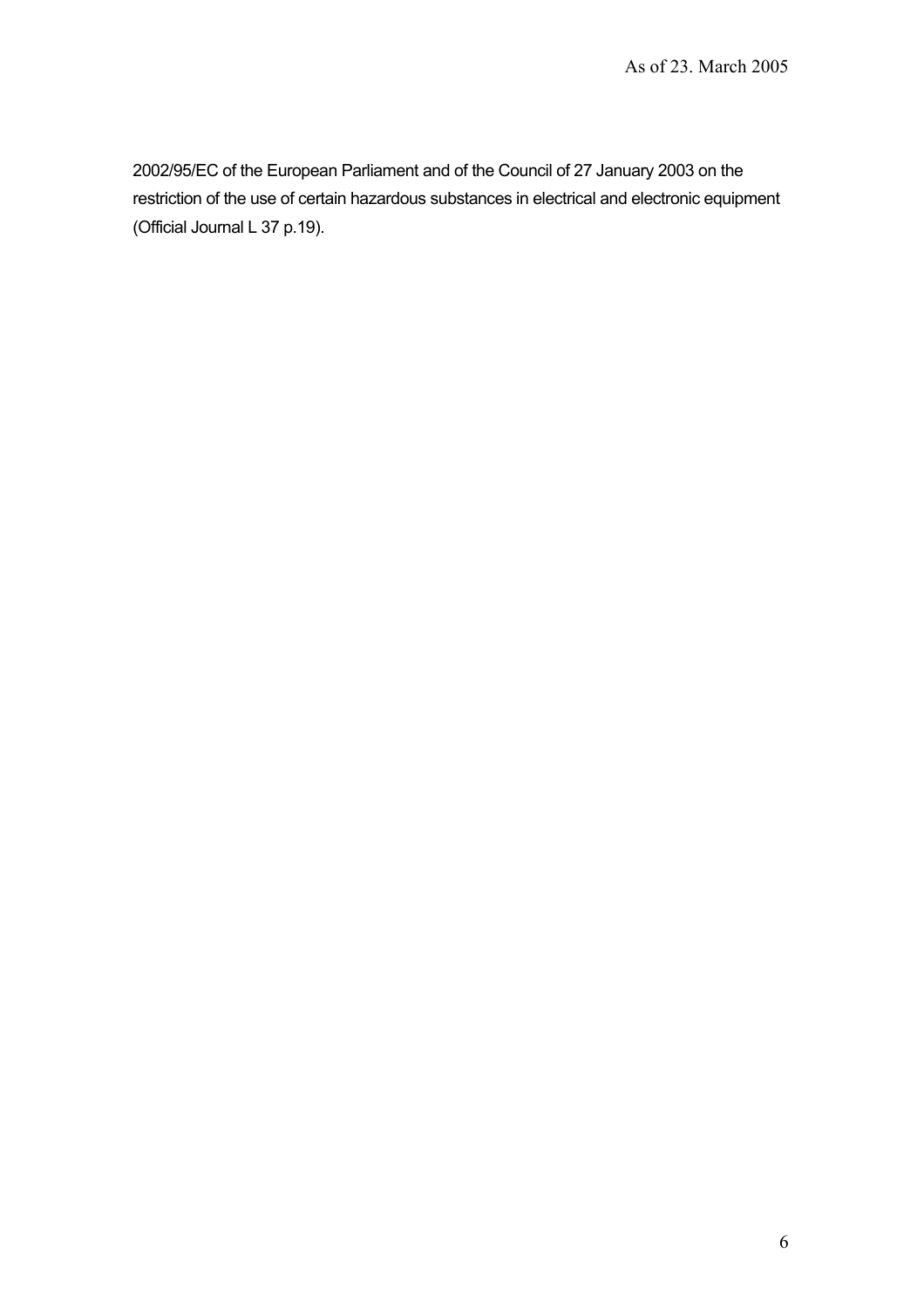**6** 

#### **Clearing House, Registration and Financing Guarantee**

(1) Producers shall set up a Clearing House (Section 14) within three months of the date this Act enters into force. If producers fail to fulfil this obligation or if the Clearing House fails to perform its duties as set out in Section 14 (3), (5) sentence 1 or (6) sentence 1 and 3, each producer shall reimburse public waste management authorities the costs incurred in collecting, sorting and disposing of his WEEE. The Competent Authority as designated by the law of the respective *Länder* (states) shall rule on the costs in an administrative decision.

(2) Each producer shall register with the Competent Authority (Section 16) according to sentence 2 and 3 before placing electrical and electronic equipment on the market. Registration applications must contain the brand name, the company's name, domicile or branch location, address and the name of the authorised representative. Registration applications must be accompanied by a guarantee as required in (3) sentence 1 below or plausible documentation as required in (3) sentence 2 below. Producers shall state their registration number in all business transactions. Producers who fail to register or whose registration is withdrawn are prohibited from placing electrical and electronic equipment on the market.

(3) Each producer shall provide to the Competent Authority an annual guarantee for the event of insolvency to guarantee financing of the return and disposal of the electrical and electronic equipment which is placed on the market after 13 August 2005 and which is suited to use in private households. This does not apply to electrical and electronic equipment for which the producer plausibly documents that it is used solely in establishments other than private households or that such equipment is not usually used in private households. The guarantee may be provided in the form of an insurance policy, a frozen bank account or the producer's participation in an appropriate system to fund WEEE disposal, for example a system based on the calculations contained in Section 14 (5) sentence 3 No. 2.

(4) The disposal costs for Category 1 WEEE from private households may be indicated to the customer at the time of purchase up to 13 February 2013, and up to 13 February 2011 for all other categories of WEEE that come from private households and which were placed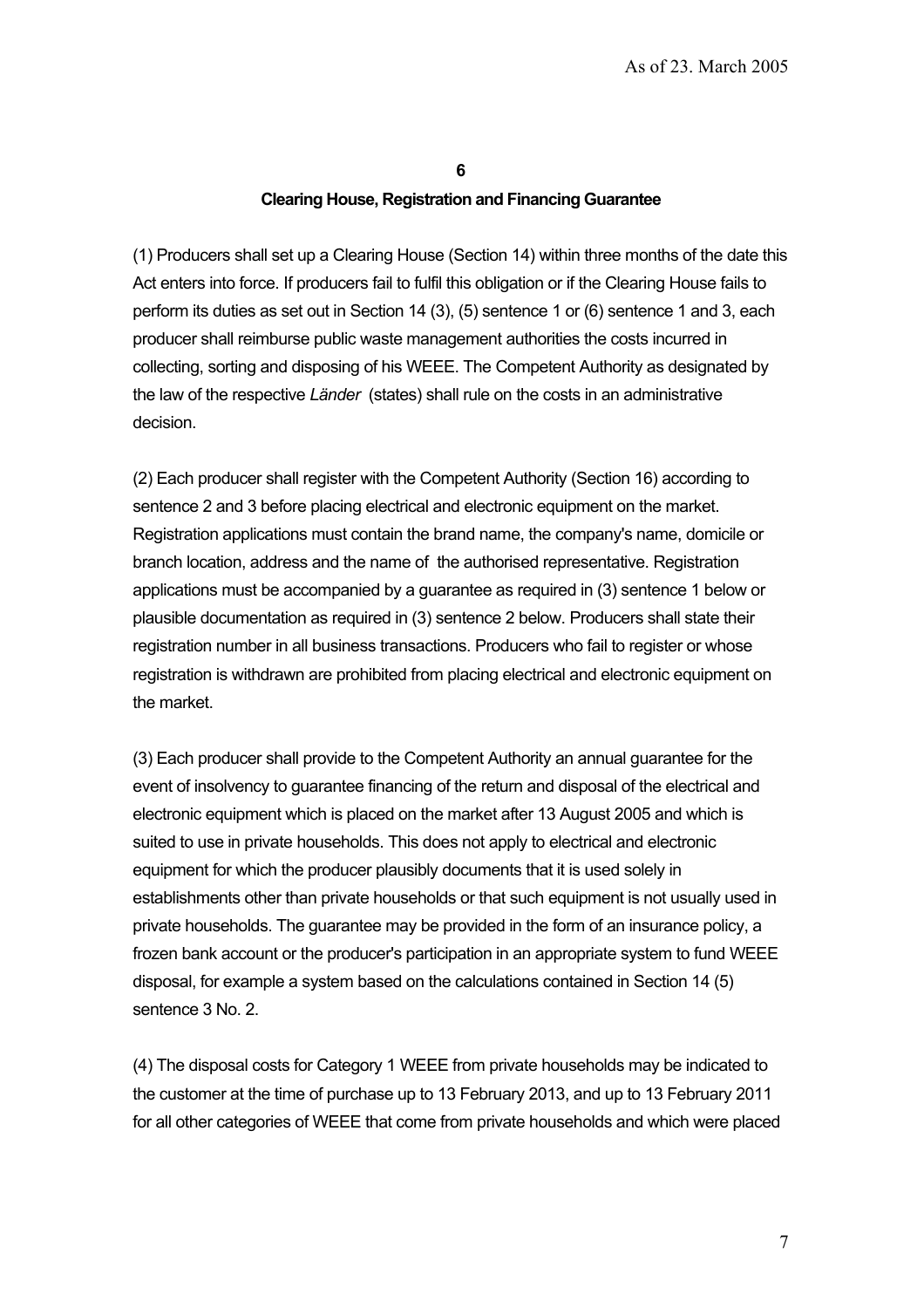on the market before 13 August 2005. The costs indicated must not exceed the actual costs incurred. Indication of disposal costs for electrical and electronic equipment placed on the market after 13 August 2005 is prohibited.

## **7 Labelling**

Electrical and electronic equipment placed on the market in an EU Member State after 13 August 2005 must be indelibly marked in such a way that the producer is easily identifiable and that it is recognisable that the equipment was placed on the market after that date. Equipment must also be marked with the symbol shown in Annex II in cases where a guarantee is required under Section 6 (3). Where the product's size or function make it necessary, the symbol must be printed on the packaging, the instructions or the warranty for the electrical or electronic equipment.

#### **8**

#### **Selling via Distance Communication**

The provisions of Section 6 (2), (3) and (4), Sections 7 and 13 (1) No. 1 and (3) sentences 1 to 5 shall apply to all producers of electrical and electronic equipment who operate sales via distance communication to directly supply consumers in private households in another EU Member State.

#### **Part 3**

## **Collection, Take-back, Treatment and Recovery Obligations**

## **9 Separate Collection**

(1) Owners of WEEE are required to place it in a collection separate from that for unsorted domestic waste.

(2) Legal entities (public waste management authorities) obligated under *Länder* (state) law to dispose of WEEE must notify private households of their obligation under (1) above. They must also inform private households about: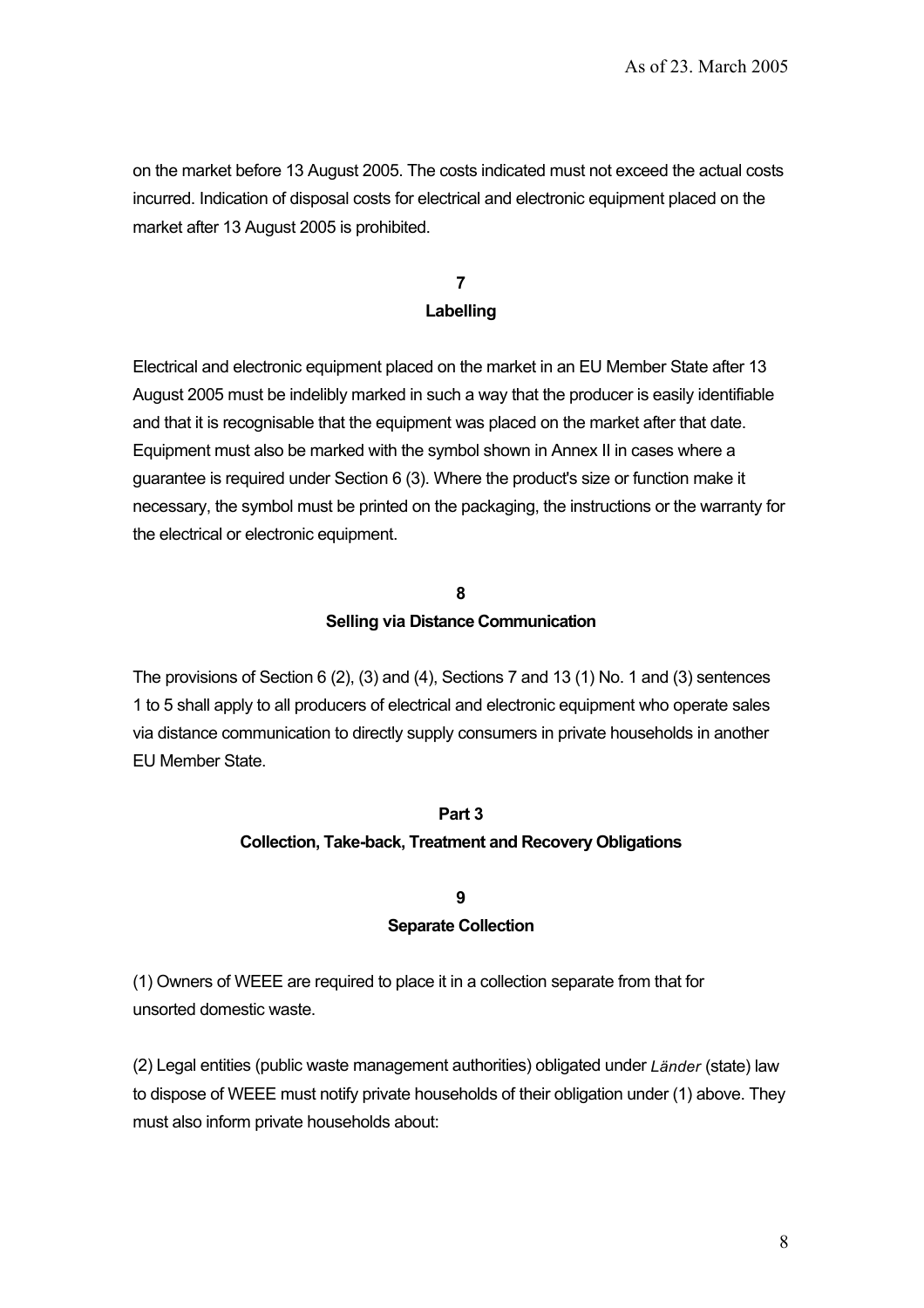1. Options in their district for the return or collection of WEEE.

2. Their role in the reuse, recycling and other forms of recovery of WEEE.

3. The possible impacts on the environment and human health from the disposal of harmful substances contained in electrical and electronic equipment.

4. The meaning of the symbol shown in Annex II.

(3) In compliance with their obligations under Section 15 of the Closed Substance Cycle and Waste Management Act, public waste management authorities shall set up collection points in their districts to which final holders and distributors may return WEEE from private households in the vicinity (bring-back system). Public waste management authorities may restrict return and acceptance of WEEE at specific collection points to specific groups under Paragraph 4 if this is necessary in individual instances due to space limitations and taking account of the collection of other recyclables, provided that collection of all WEEE groups under Paragraph 4 in the collection area served by the public waste authorities is assured. No charges may be levied for returns to the collection points. Public waste management authorities may also set up a collection system to collect WEEE directly from private households (collection system). When deciding the number of collection points or their combination with a collection system, consideration must be given to population density, local conditions and the waste management objectives contained in Section 1. Public waste management authorities may refuse to accept WEEE if it is contaminated in such a way as to pose a safety risk or a hazard to human health. Collection points and times for delivery of more than 20 pieces of equipment in Categories 1 to 3 as cited in Paragraph 4 must be coordinated with public waste management authorities. The return obligations for private households under Section 13 (1) sentence 1 of the Closed Substance Cycle and Waste Management Act and the obligations for public waste management authorities regarding waste from private households under Section 15 (1) to (3) of the Closed Substance Cycle and Waste Management Act shall remain unaffected by sentences 6 and 7.

(4) Public waste management authorities shall hold the waste equipment ready for collection by producers at no charge in groups of separate containers as follows:

- 1. Large household appliances, automatic dispensers
- 2. Refrigerators and freezers
- 3. IT and telecommunications equipment, consumer equipment
- 4. Gas discharge lamps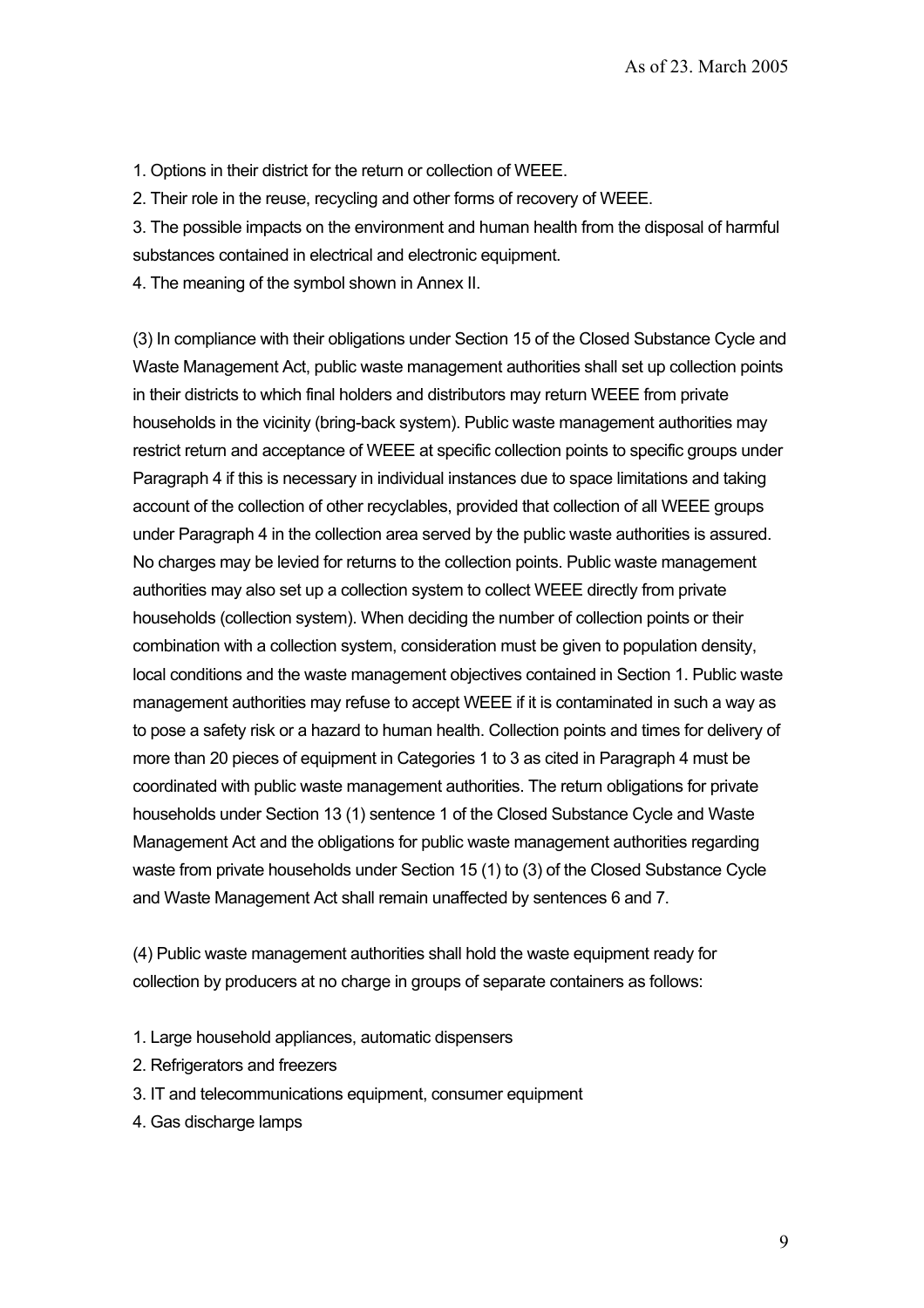5. Small household appliances, lighting equipment, electric and electronic tools, toys, sports and leisure equipment, medical products, monitoring and control instruments.

When a collection volume of at least 30  $m<sup>3</sup>$  has been reached for groups 1, 2, 3 and 5 and at least 3  $m<sup>3</sup>$  for group 4, public waste management authorities shall report to the Clearing House (Section 14) that containers are full and ready for collection.

(5) Producers are responsible for providing the containers required under Paragraph 4 at no charge. The containers must be covered and, with the exception of containers for group 4 equipment, be suitable for use with generic collection vehicles. Containers for group 3 equipment must provide for separate, damage-free collection of monitors and televisions. In individual cases as necessary, the Competent Authority shall, based on the calculations provided by the Clearing House under Section 14 (6) sentence 4 and verified by the Competent Authority, issue instructions to ensure that the public waste management authorities are equipped with the necessary number of containers. For this purpose, public waste management authorities shall provide the Clearing House with a list of all collection points set up for their respective areas.

(6) Public waste management authorities may, by providing three months' notice to the Clearing House, choose not to make all WEEE in a specific group under Paragraph 4 available for collection for a period of at least one year. In exercising this option, public waste management authorities shall reuse the WEEE or its components or treat it in compliance with Section 11 or dispose of it in compliance with Section 12. Section 13 (1) Nos. 3 to 7, (3) sentence 6 and (4) apply accordingly.

(7) Distributors may voluntarily accept returned WEEE. Paragraphs 2 and 3 sentence 3 apply accordingly. If distributors fail to return voluntarily accepted WEEE or WEEE components to producers or to public waste management authorities, they shall reuse the WEEE or treat it in compliance with Section 11 or dispose of it in compliance with Section 12. Section 13 (1) Nos. 3 to 7, (3) sentence 6 and (4) apply to such equipment. Distributors may not charge private households for activities performed under sentence 3.

(8) Producers may choose to set up and operate individual or collective take-back systems for WEEE from private households provided they fulfil the objectives set out in Section 1. They shall reuse the WEEE or its components or treat it in compliance with Section 11 and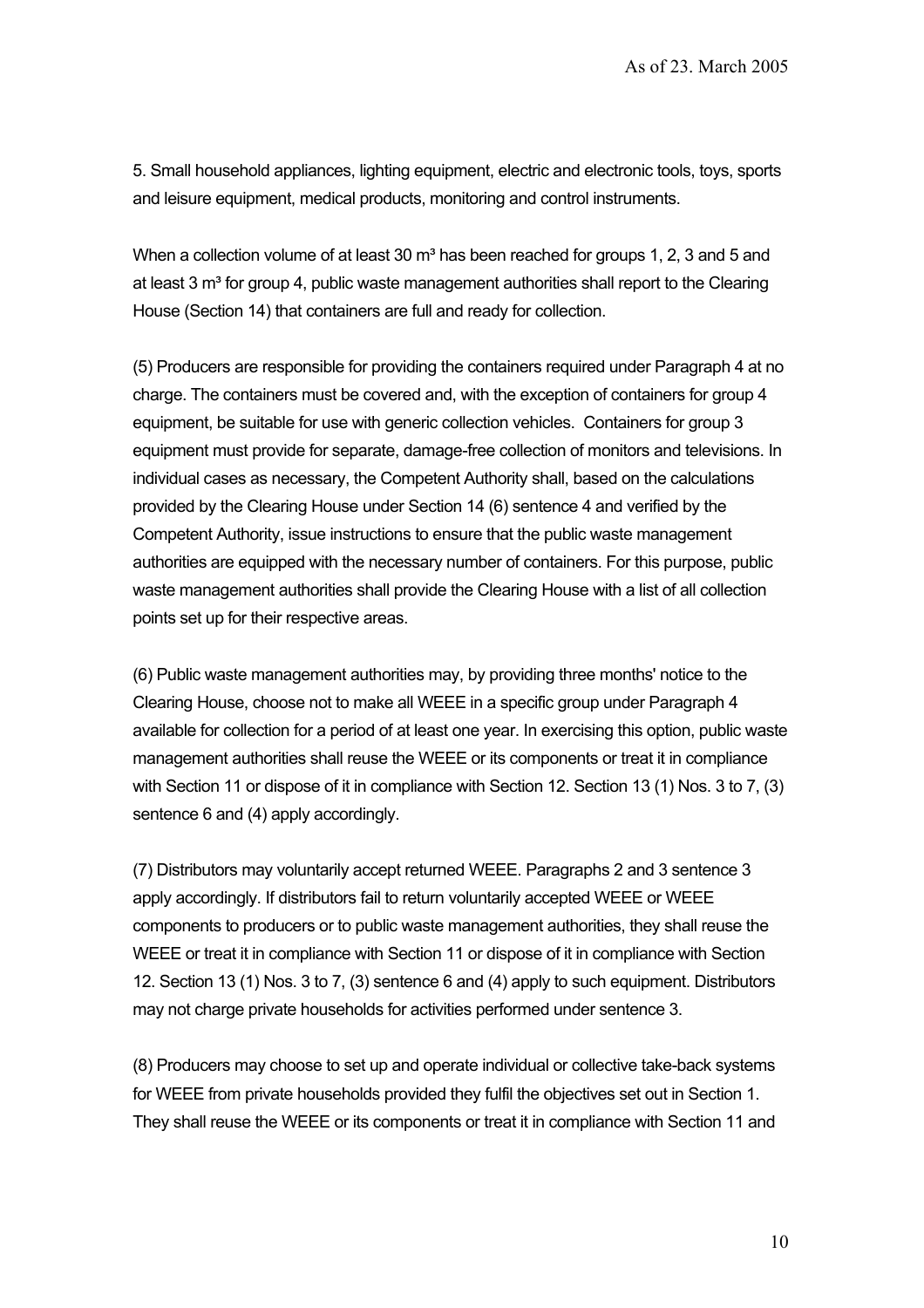dispose of it in compliance with Section 12.

(9) Collection and acceptance of WEEE by public waste management authorities, distributors and producers must be conducted in such a way that it does not prevent its later reuse, disassembly and recovery, including recycling.

# **10 Producer Obligation to Take Back WEEE**

(1) Producers shall collect in a timely manner containers made available for collection under Section 9 (4) in compliance with the instructions issued by the Competent Authority under Section 16 (5). Section 9 (8) applies as appropriate. Producers shall either reuse the WEEE or its components or treat it in compliance with Section 11 or dispose of it in compliance with Section 12, and shall bear the costs of collection and disposal.

(2) Each producer shall create from 13 August 2005 a reasonable option for the return and disposal of WEEE of users other than private households for new equipment placed on the market after this date. Holders are responsible for the disposal of WEEE that does not come from private households and was placed on the market before 13 August 2005. Producers and users may reach an agreement which departs from the provisions contained in sentences 1 and 2 above. The party responsible for disposals shall either reuse WEEE or its components or treat it in compliance with Section 11 and dispose of it in compliance with Section 12, and shall bear the costs of disposal.

(3) Section 9 (2) applies for producers accordingly.

## **11 Treatment**

(1) Where technically and financially feasible, a check must be made prior to treatment as to whether the waste equipment or individual components thereof can be sent for reuse. (2) Treatment shall use the state of the art within the meaning of Section 3 (12) of the Closed Substance Cycle and Waste Management Act. At a minimum, all liquids shall be removed and the requirements for selective treatment in Annex III complied with. Other treatment technologies that ensure the same level of protection to human health and the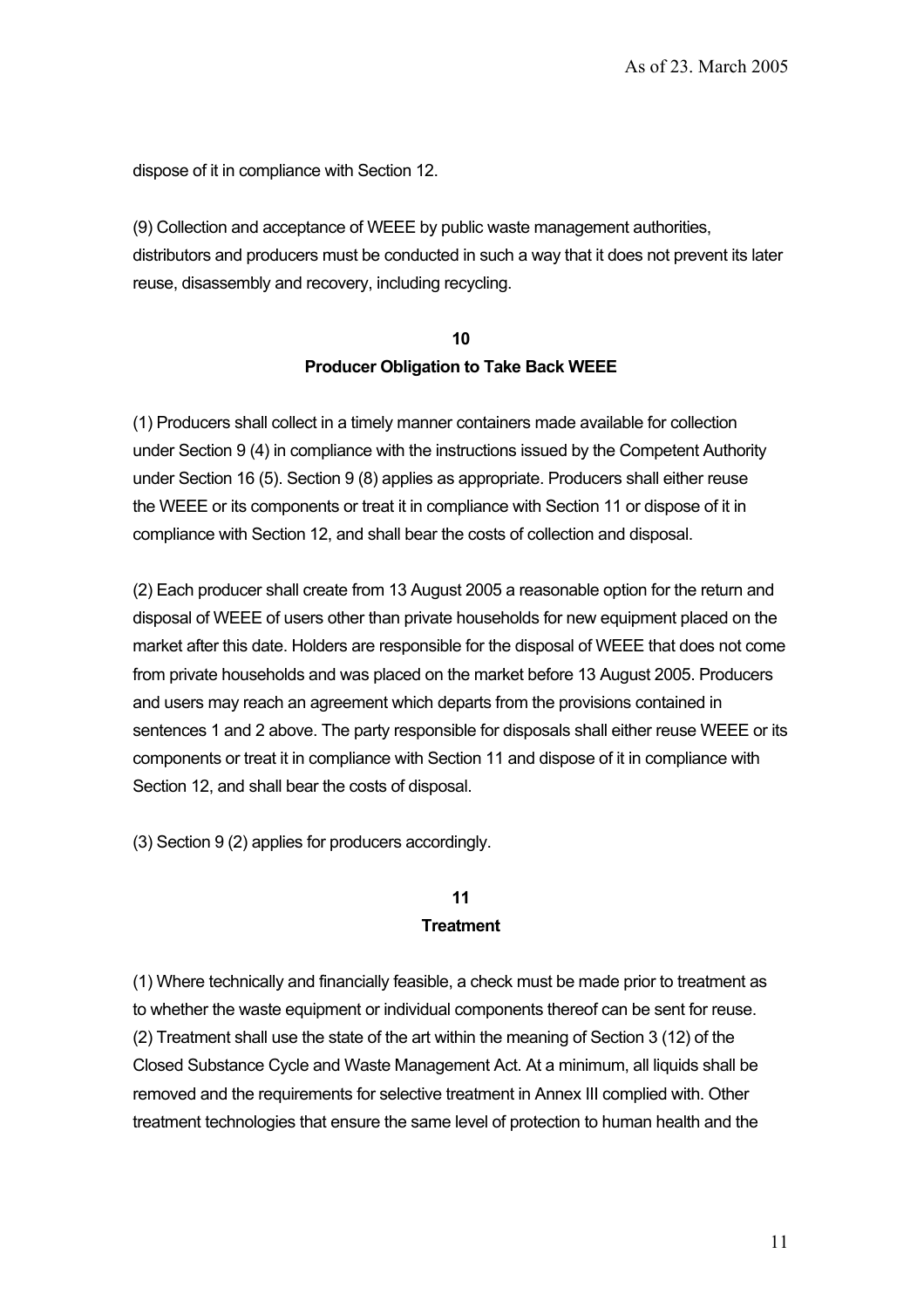environment may be used once approved under Annex II of Directive 2002/96/EC of 27 January 2003 (Official Journal L 37 p. 34) in accordance with the procedure applied under Article 14 (2) of the Directive. Treatment must at minimum comply with the technical requirements laid down in Annex IV.

(3) Operators of facilities in which primary treatment takes place must ensure that annual certification is performed by an expert. Certification may only be issued if a facility is technically suitable and all the primary data, up to the recoverer, needed to calculate and substantiate recovery rates are documented in a verifiable manner. Certification is valid for a period of no longer than 18 months. The expert shall set a deadline not exceeding 3 months for the operator within which the requirements for this certification must be satisfied. When verifying compliance, certification results must be taken into account which are performed:

1. by an independent environmental auditor or an environmental audit organisation in accordance with Article 4 (3) of Council Regulation (EEC) 1836/93 of 29 June 1993 allowing voluntary participation by companies in the industrial sector in a Community ecomanagement and audit scheme (Official Journal L 168 p. 1) or Article 3 (2)d and (3)a of Regulation (EC) 761/2001 of the European Parliament and of the Council allowing voluntary participation by organisations in a Community eco-management and audit scheme (EMAS) (Official Journal L 114 p. 1).

2. by a DIN EN 45012 accredited agency as part of Quality Management Certification under DIN EN ISO 9001 or 9004.

3. by experts as part of systems certification under Section 19i (2) sentence 3 of the Federal Water Act (WHG) and the respective *Länder*-specific ordinances.

Operators of facilities in which primary treatment takes place are required to provide producers with the data they need on volume flows in order to comply with their obligations as laid down in Section 13.

(4) Treatment facilities within the meaning of this Act are deemed certified if the facility is a specialised waste management company and its compliance with the provisions of this Act has been verified and documented in monitoring certification.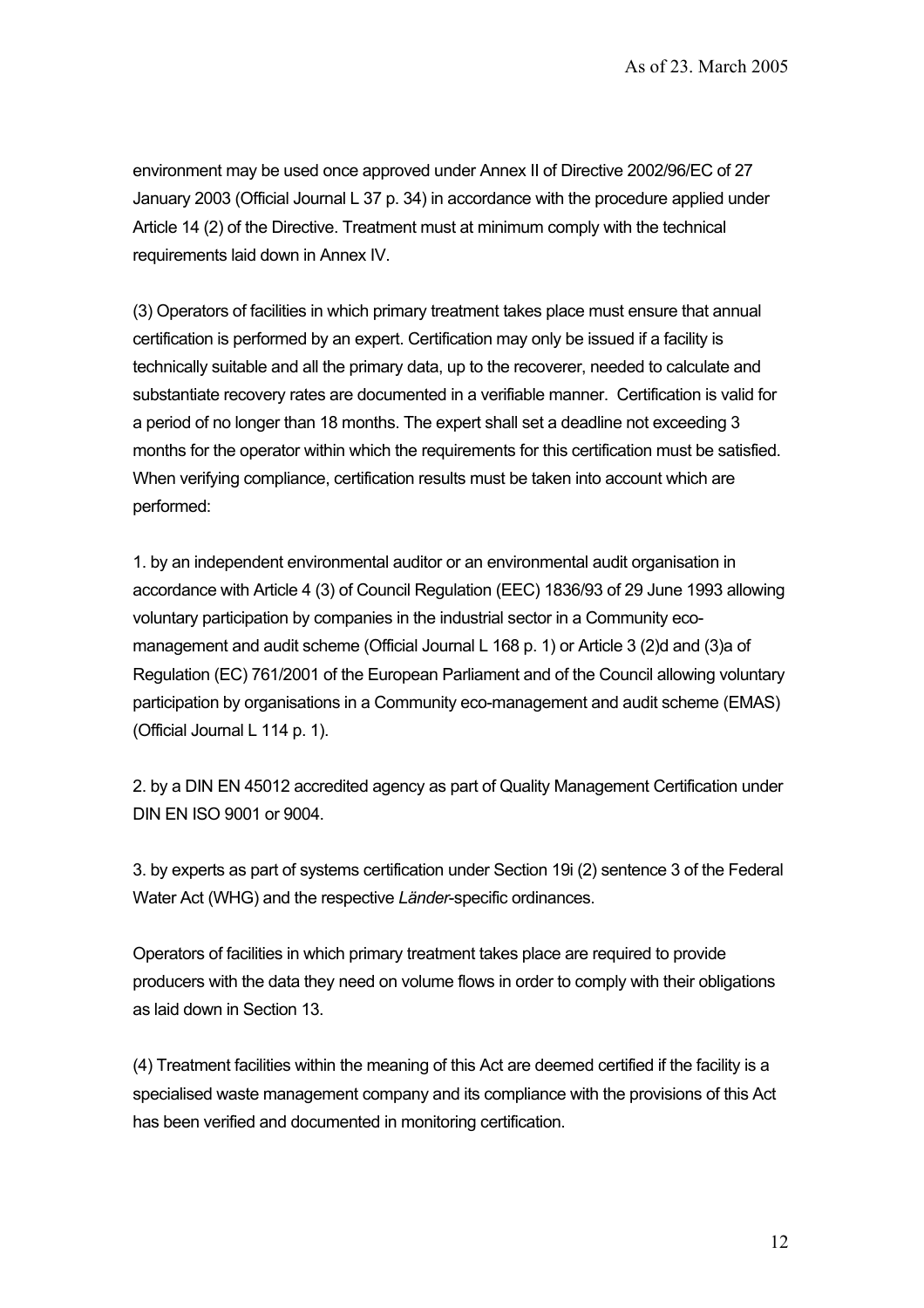(5) Certification as required under (3) above may only be performed by

1. Auditors as appointed under Section 36 of the German Trade Regulation Act (Gewerbeordnung, or GWO).

2. Environmental auditors or environmental audit organisations accredited under Section 9 and 10 of the German Environmental Audit Act (Umweltauditgesetz, or UAG) for services listed in Section D, Subsection DN No. 37 of the Annex to Council Regulation (EEC) No. 3037/90 of 9 October 1990 on the statistical classification of economic activities in the European Community (Official Journal L 293, p.1) as amended by Regulation (EEC) No. 761/93 of 24 March 1993 (Official Journal L 83, p.1).

> **12 Recovery**

(1) In treating WEEE, producers must meet the following targets:

1. For WEEE in Categories 1 and 10

a) The rate of recovery shall be a minimum of 80 per cent by average weight per appliance and

b) Component, material and substance reuse and recycling shall be a minimum of 75 per cent by average weight per appliance.

2. For WEEE in Categories 3 and 4

a. The rate of recovery shall be a minimum of 75 per cent by average weight per appliance and

b. Component, material and substance reuse and recycling shall be a minimum of 65 per cent by average weight per appliance.

3. For WEEE in Categories 2, 5, 6, 7 and 9

a. The rate of recovery shall be a minimum of 70 per cent by average weight per appliance and

b. Component, material and substance reuse and recycling shall be a minimum of 50 per cent by average weight per appliance.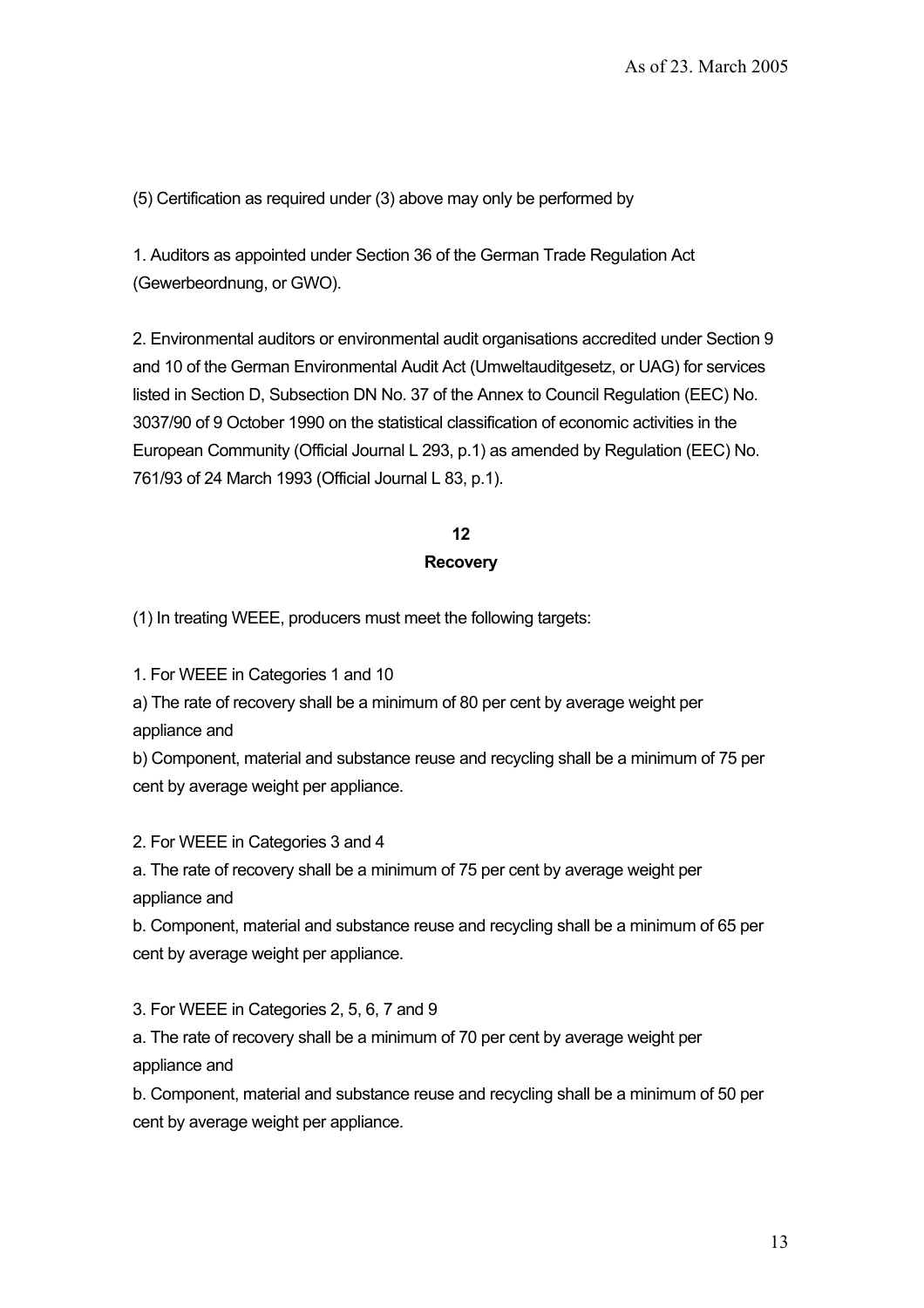4. For gas discharge lamps, the rate of component, material and substance reuse and recycling shall be a minimum of 80 per cent by weight of the lamps.

(2) Fully recoverable WEEE will not be included when calculating the targets set out in Paragraph 1 until 31 December 2008.

(3) As part of the certification process required under Section 11 (3), primary treatment facilities shall keep records on the mass of WEEE, its components, materials or substances when:

- 1. Entering the treatment facility (input)
- 2. Leaving the treatment facility (output)
- 3. Entering the recovery or recycling facility (input).

For this purpose, operators of facilities in which primary treatment takes place shall be provided with the respective data from subsequent treatment and recycling facilities.

(4) WEEE exported from the European Union may only be included in calculation of the targets set out in Paragraph 1 when:

1. The producer provides proof of compliance with the requirements of Paragraph 1 and those of Section 11

2. The WEEE is lawfully exported, specifically in accordance with

a) Council Regulation (EEC) No. 259/93 of 1 February 1993 on the supervision and control of shipments of waste within, into and out of the European Community (Official Journal L 30 p. 1) last amended by Regulation (EC) No. 2557/2001 of the Commission of 28 December 2001 (Official Journal L 349 p. 1).

b) Council Regulation (EC) No. 1420/1999 of 29 April 1999 on establishing common rules and procedures to apply to shipments to certain non-OECD countries of certain types of wastes (Official Journal L 166 p. 6) last amended by Commission Regulation (EC) No. 2243/2001 of 16 November 2001 (Official Journal L 303 p. 11).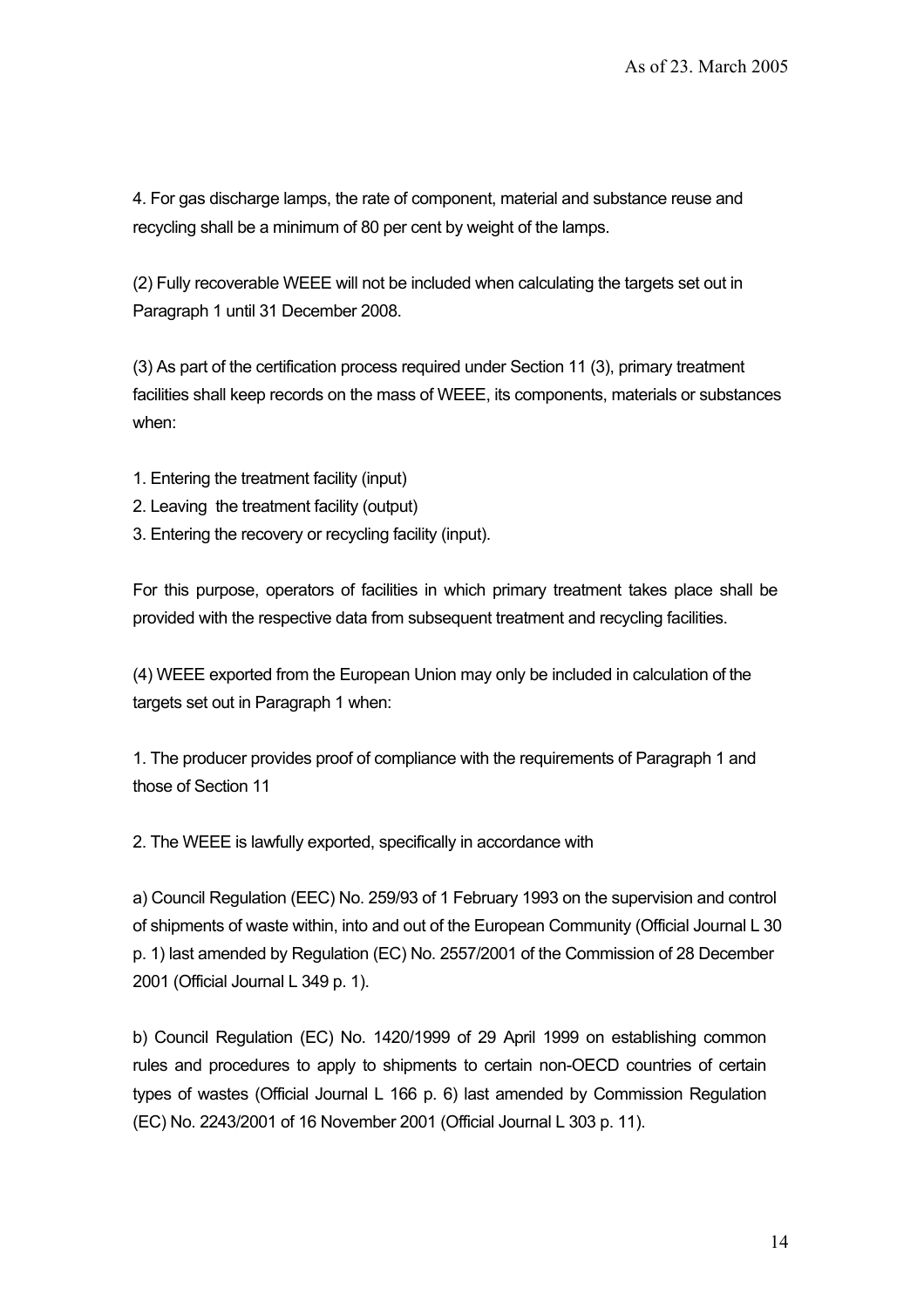c) Commission Regulation (EC) No. 1547/1999 of 12 July 1999 determining the control procedures to apply to shipments of certain types of waste to certain countries to which OECD Decision C(92) 39 final does not apply (Official Journal L 185 p. 1) last amended by Commission Regulation (EC) No. 2243/2201 of 16 November 2001 (Official Journal L 303 p. 1).

# **13 Producers' Information and Reporting Obligations**

(1) Each Producer shall report to the Clearing House (Section 14):

1. On a monthly basis, the types and quantities of electrical and electronic equipment the producer places on the market; the quantities of equipment sold for which a guarantee is required under Section 6 (3) sentence 1 must be listed separately.

2. The quantities per group of WEEE the producer collects in compliance with Section 9 (4) from public waste management authorities in a calendar year.

3. The types and quantities of WEEE the producer collects in compliance with Section 9 (8) in a calendar year.

4. The quantities per category of WEEE the producer reuses in a calendar year.

5. The quantities per category of WEEE the producer recycles in a calendar year.

6. The quantities per category of WEEE the producer recovers in a calendar year.

7. The quantities per category of WEEE the producer exports in a calendar year.

(2) In the case of (1) No. 1, different reporting periods may be agreed with the Clearing House. If no guarantee is required under Section 6 (3), reports shall be submitted by 30 April.

(3) Quantities are to be stated by weight. If this is not possible, by numbers. If quantities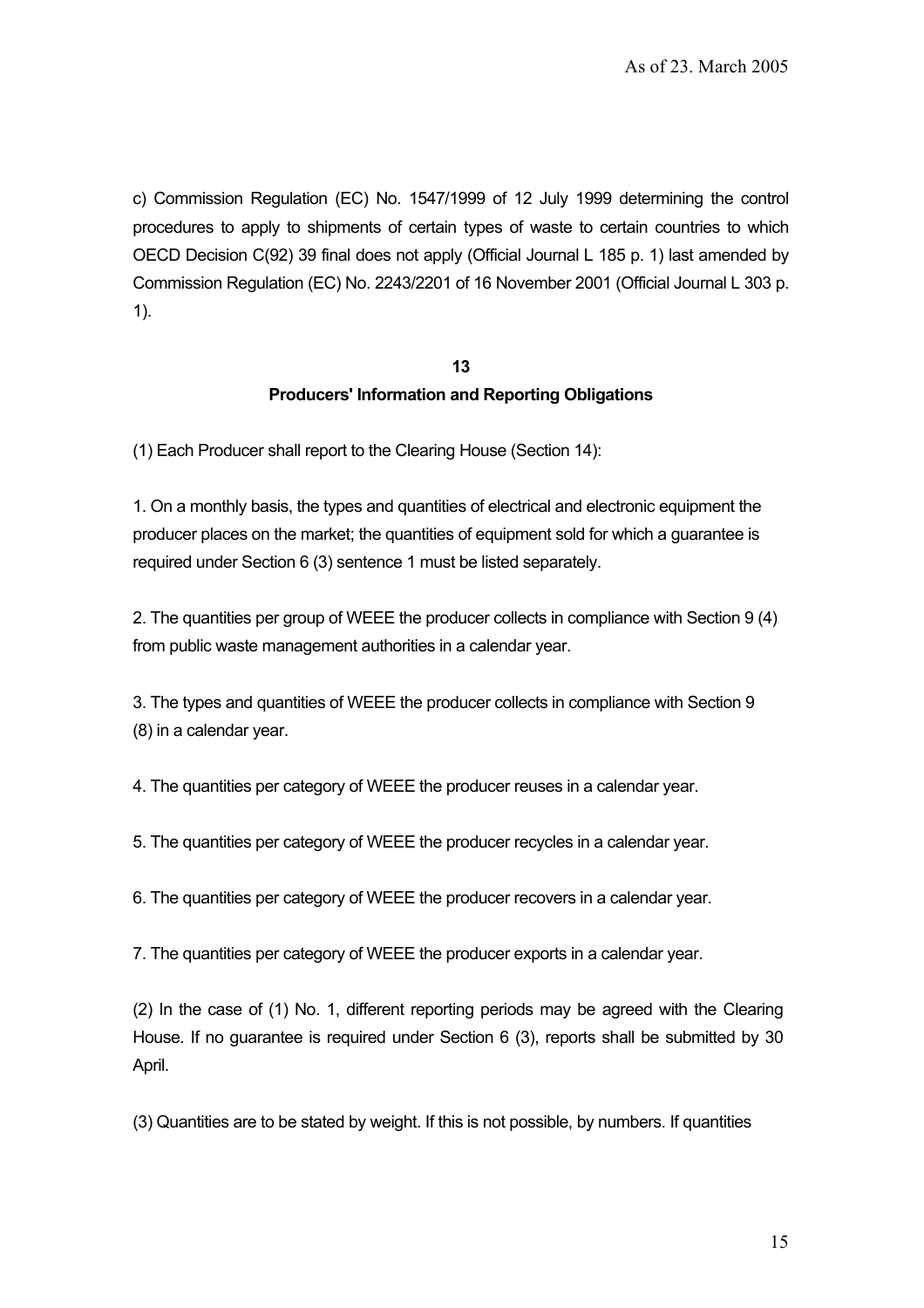cannot be reported, a well-founded estimate will suffice. In the cases outlined in (1) Nos. 1 to 3, the Clearing House may also request the respective numbers. It may also request that information provided under (1) No. 1 and Nos. 3 to 6 be verified by an independent expert. Information provided under (1) Nos. 2 to 7 must be submitted to the Clearing House by 30 April of the following calendar year.

(4) Each producer shall also submit to the Clearing House an annual report by 30 April containing the data for the previous year for total quantities from primary treatment facilities according to Section 12 (3).

(5) In the absence of a Clearing House, producers shall submit the data required under (1) and (4) to the Competent Authority.

(6) Each producer shall provide reuse facilities, treatment facilities and recycling facilities with information, in the form of a handbook or in data form, on reuse and treatment for each type of new electrical and electronic equipment within a year of its placement on the market. The information must state the components and substances contained in the electrical and electronic equipment and the location of any dangerous substances and preparations. This obligation applies only if the information is required by reuse facilities, treatment facilities and recycling facilities for the purposes of complying with the provisions of this Act.

#### **Part 4**

#### **Clearing House and Competent Authority**

#### **14**

#### **Clearing House Responsibilities**

(1) The Clearing House assists the Competent Authority in preparing its decisions under Section 9 (5) sentence 4 and Section 16 (2), (3) and (5). It must provide the Competent Authority with information on the data reported by producers under Sections 13 (1) and (4) and on the calculations according to (5) and (6).

(2) The Clearing House collates reports submitted to the Competent Authority under Section 16 (4) and publishes the register of producers together with their equipment types and registration numbers on the Internet.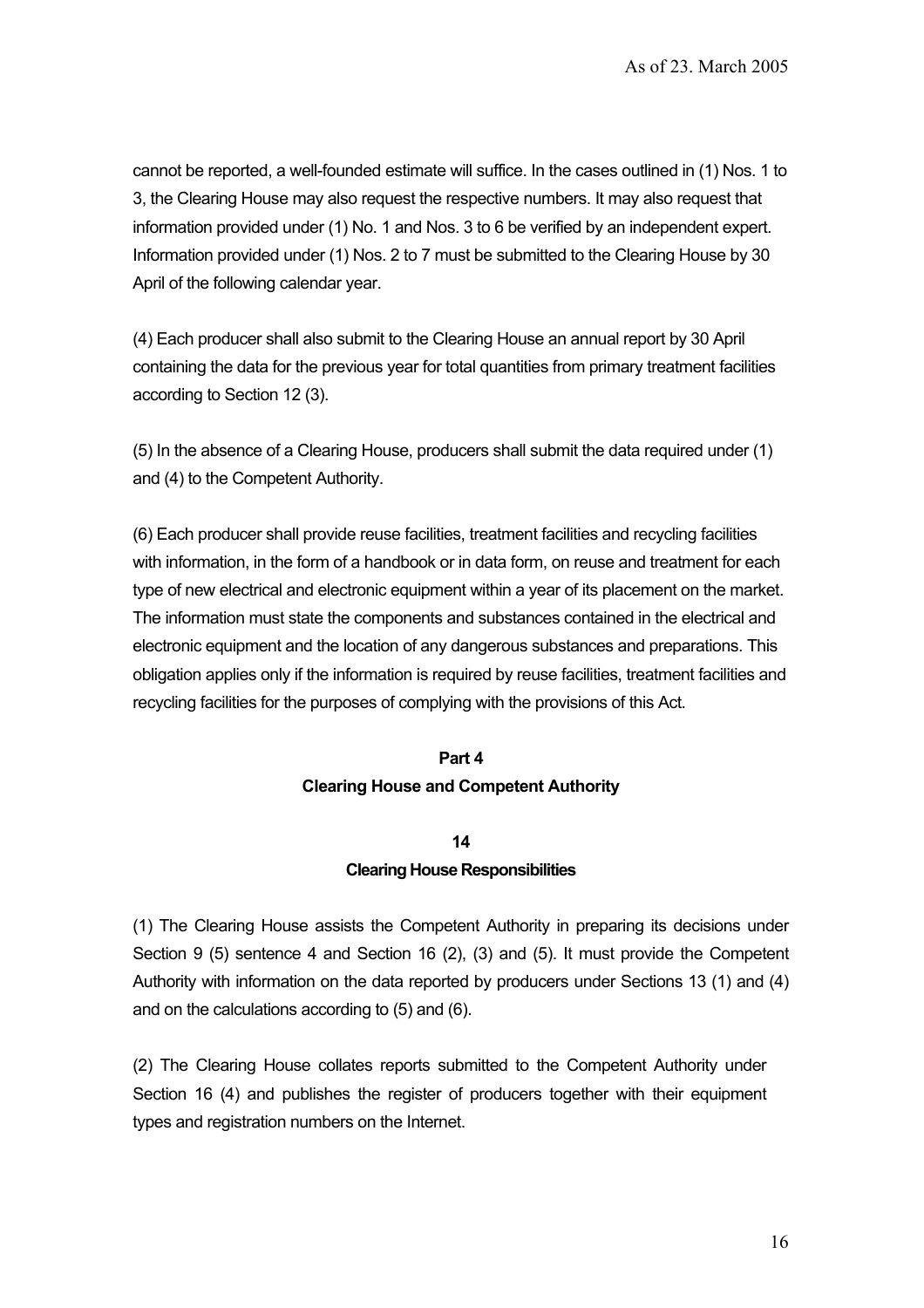(3) The Clearing House receives reports from public waste management authorities under Section 9 (4) sentence 2.

(4) The Clearing House may assign equipment to specific types of equipment. It may prescribe uniform reporting formats under Paragraphs 2 and 3 and Section 13 (1) and (4).

(5) The Clearing House calculates the quantities of WEEE for each registered producer to collect from public waste management authorities and reports the figures to the Competent Authority. For equipment placed on the market before 13 August 2005, producers' obligations are based on the share of the total quantity of electrical and electronic equipment per type of equipment that the producer places on the market in the respective calendar year. For equipment placed on the market after 13 August 2005, producers may opt for their obligation to be based on either:

1. Their verified share of clearly identifiable WEEE, arrived at through sorting or application of scientifically recognised statistical methods, in the total quantity of WEEE according to equipment type.

2. Their share of the total quantity of electrical and electronic equipment per type of equipment placed on the market in the previous calendar year.

The calculation is based on producer reports submitted under Section 13 (1) No. 1 and (3) sentences 1 to 4. If a producer fails to fulfil its reporting obligations, the Clearing House may estimate the quantity of electrical and electronic equipment placed on the market by that producer. The quantity of specific equipment types of WEEE for which a guarantee under Section 6 (3) is required that is collected by a single producer is credited against the producer's share under sentence 2 or 3. Sentence 2 applies as appropriate to non-sortable or non-identifiable WEEE.

(6) The Clearing House calculates an even temporal and spatial distribution of WEEE collection quotas among all registered producers on the basis of a scientifically recognised formula verified by an independent expert. The formula must be published on the Internet. The Clearing House reports the collection quota to the Competent Authority. Sentences 1 and 2 also apply to calculation of the obligation to provide containers under Section 9 (5) sentence 1. Sentence 3 applies accordingly.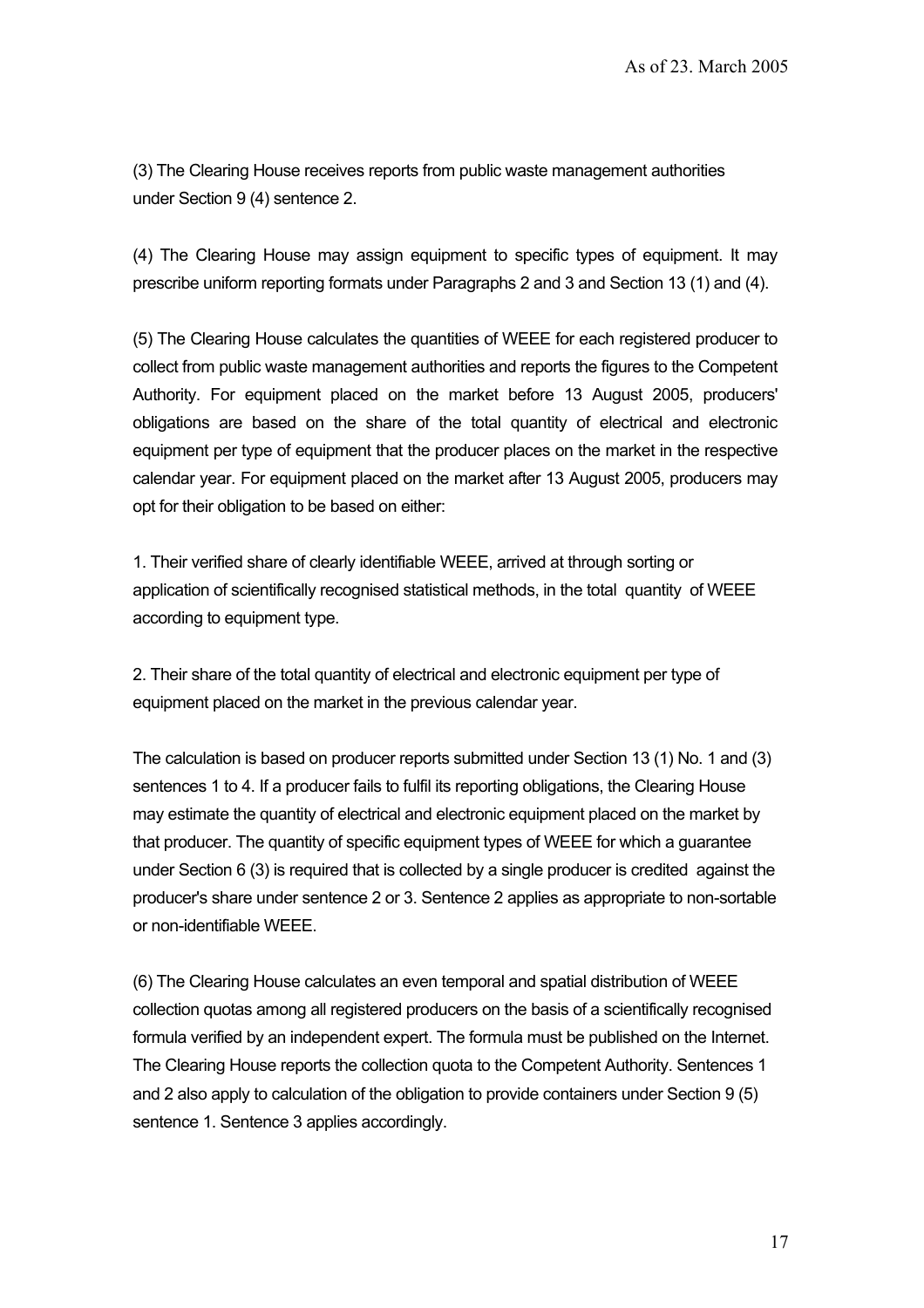(7) The Clearing House produces an annual list of all registered producers and forwards it to the Federal Environmental Agency (UBA). It also reports figures for the previous calendar year to the UBA on 1 July each year concerning the following:

1. The quantities per category of electrical and electronic equipment placed on the market by all producers.

2. The quantities per category of WEEE from all producers collected and held by public waste management authorities under Section 9 (8).

3. The quantities per category of WEEE from all producers that is reused.

4. The quantities per category of WEEE from all producers that is recycled.

5. The quantities per category of WEEE from all producers that is recovered in another form under Section 3 (7).

6. The quantities of WEEE from all producers that is collected and exported.

Quantities are to be stated by weight. Where this is not possible they are to be stated by numbers. If numbers cannot be reported, a well-founded estimate shall suffice.

(8) The Clearing House shall also submit an annual report by 1 July to the Federal Environmental Agency (UBA) on the quantities reported by producers under Section 13 (4).

(9) The Clearing House shall neither enter into nor broker agreements with waste management companies.

(10) The Clearing House may request that the Competent Authority reimburse the costs incurred in providing the services required under Section 14 (3), (5) and (6). Where a designated agency has been appointed, claims under this paragraph are made against the designated agency.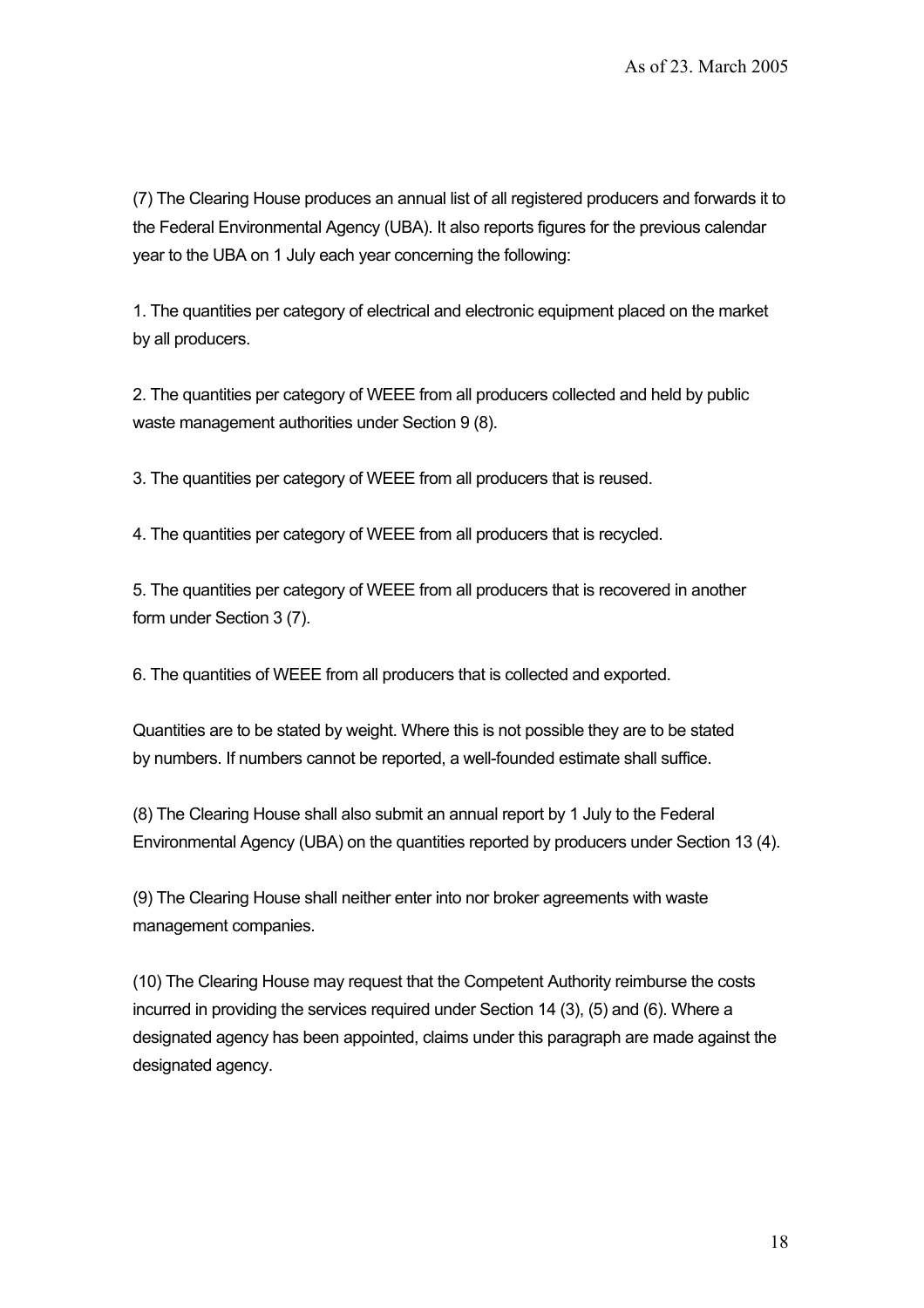#### **15**

#### **Clearing House Organisation**

(1) By means of articles of association, partnership agreement or other provisions, the Clearing House must:

1. Draw up a binding agreement on the responsibilities assigned to it under Sections 14 (1) sentence 2, (2), (3) and (5) to (9).

2. Structure its organisation and operations in such a way as to ensure fulfilment of its assigned responsibilities.

3. Guarantee equal access for all producers under the same conditions and afford all producers the opportunity to cooperate in inhouse rule-making.

4. Ensure compliance with rules on confidentiality and data privacy and on operational and business secrets.

The provisions shall be published on the Internet. The Clearing House shall, in agreement with the regulatory authority responsible for data privacy pursuant to *Länder* (state) law, establish provisions for the protection of personal data and operational and business secrets.

(2) The Clearing House shall establish an Advisory Board. The board shall consist of representatives of the producers, distributors, public waste management authorities, the federal and *Länder* governments, the waste management industry, and environmental and consumer protection associations. The Board shall agree its own rules of procedure.

# **16 Competent Authority Responsibilities**

(1) The Federal Environmental Agency (UBA) acts as the Competent Authority.

(2) Upon application, the Competent Authority registers producers by their brand name, company name, branch location or company domicile, address, name of authorised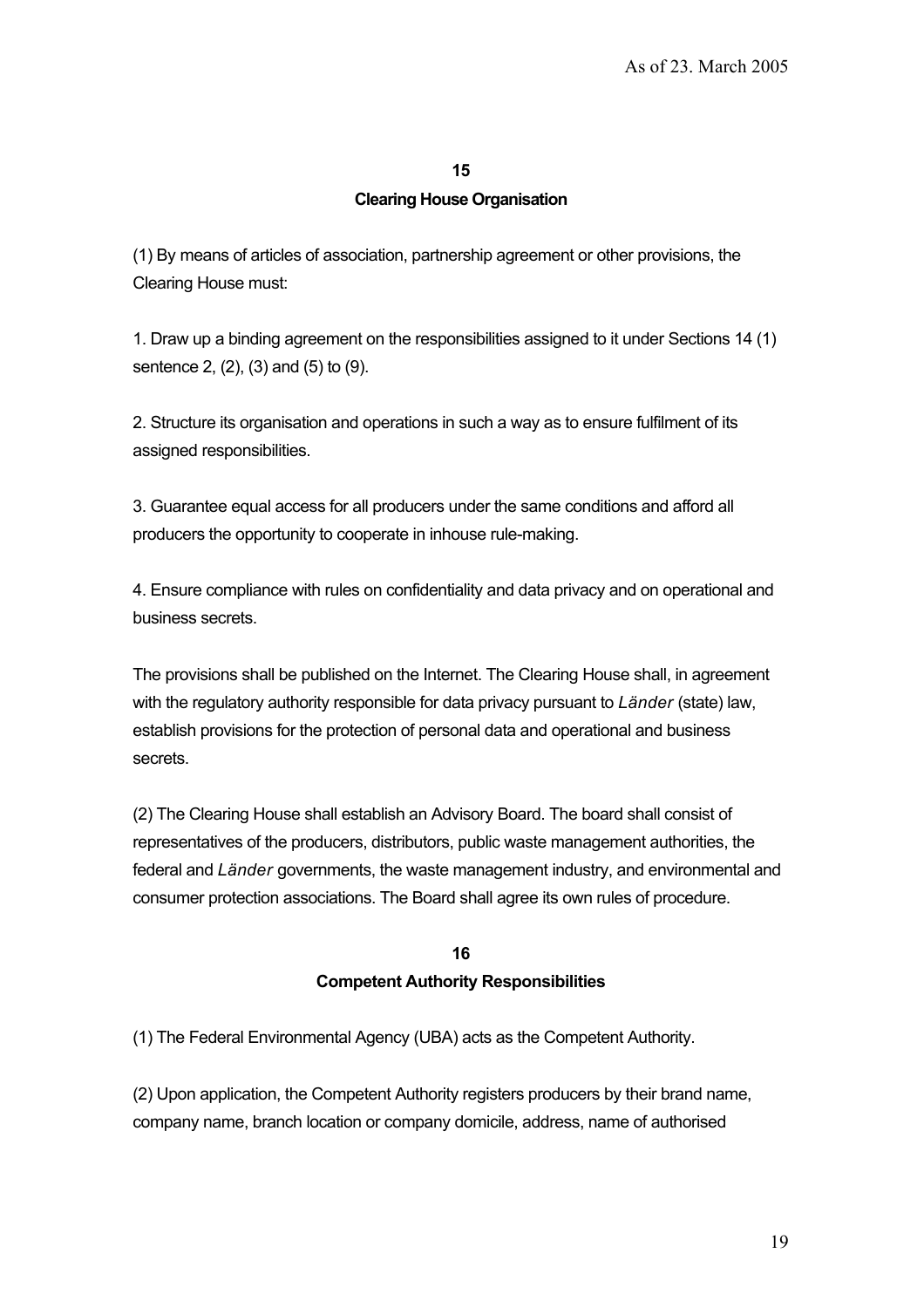representative and type of equipment, and assigns a registration number. If a guarantee is required under Section 6 (3), registration may only occur if the producer provides the guarantee.

(3) The Competent Authority may without prejudice to Section 49 of the Administrative Procedures Act (VwVfG) withdraw registration and registration numbers if producers fail to provide an annual guarantee as required under Section 6 (3) or commit a serious violation of their obligation to collect WEEE under Section 10 (1) sentence 1.

(4) The Competent Authority provides the Clearing House with details of the producers registered, their type of equipment and registration numbers. It also informs the Clearing House about registration withdrawals as soon as the withdrawal becomes official.

(5) If the Competent Authority receives a report from the Clearing House under Section 14 (6) sentence 3, it issues applicable instructions for timely collection of containers provided based on the calculations it receives from the Clearing House for approval under Section 14 (5) and (6).

# **Part 5 Designation of Responsibilities**

# **17 Authority to Designate**

(1) The Competent Authority may designate responsibilities set out in Section 9 (5) sentence 4 and Section 16 (2) to (5), including enforcement of associated administrative acts, to a civil-law legal entity, a partnership with capacity to act in its own right or another suitable agency set up by producers as a clearing house. The designated agency guarantees proper performance of its designated responsibilities. It is seen to provide the necessary guarantee if:

1. The persons who exercise managerial and representative duties by law, partnership agreement or articles of association are responsible and qualified.

2. The designated agency has the necessary facilities and structure to perform its duties.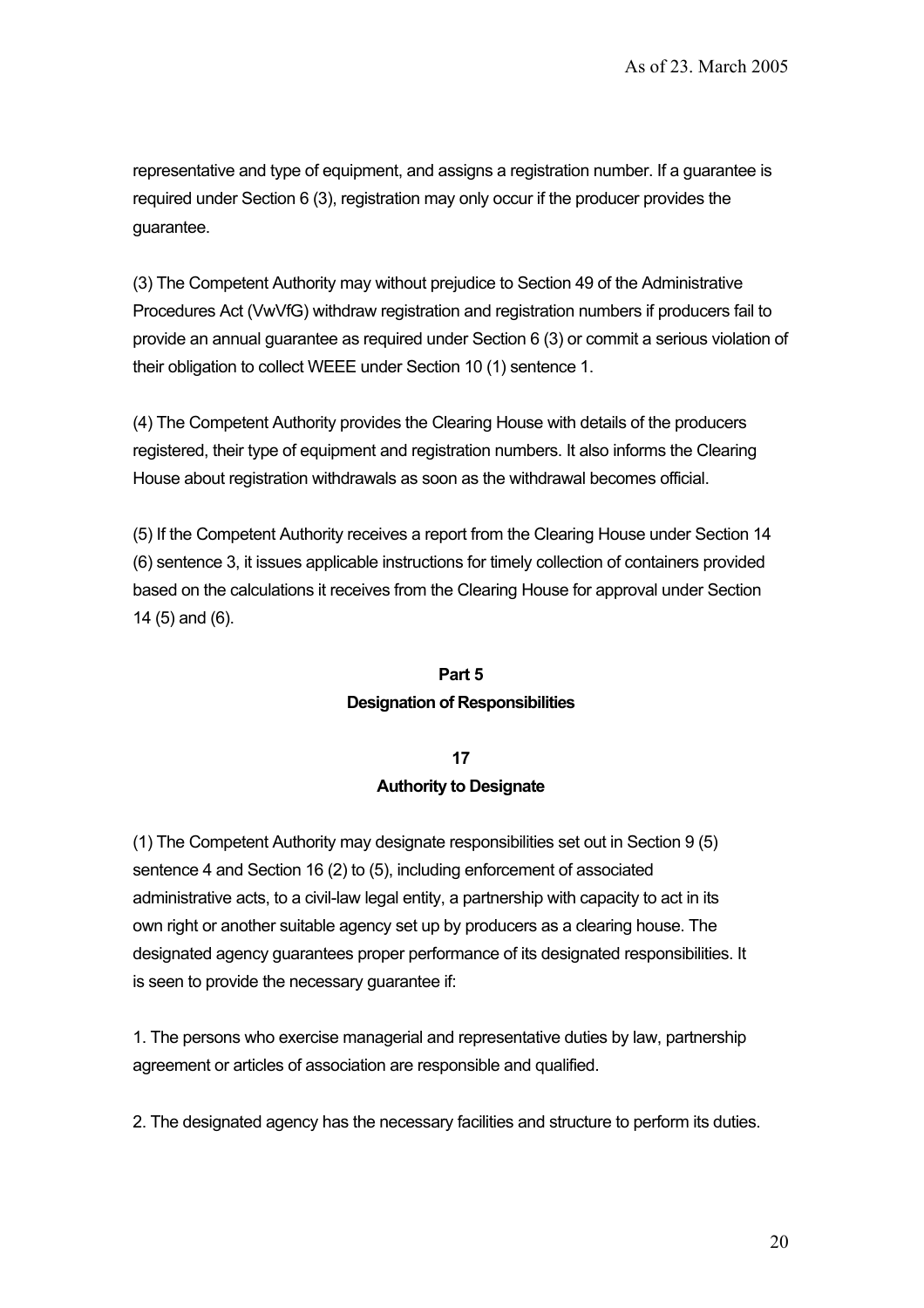3. Compliance with provisions on confidentiality and data privacy is ensured.

The designated agency may only assume the responsibilities set out in this Act.

(2) The designating authority may grant its designated agency the authority to levy charges for the services provided and claim associated expenses.

(3) Designation shall be made public in the Federal Gazette (Bundesanzeiger).

## **18 Supervision**

(1) The designated agency is subject to both legal and operational supervision by the designating authority.

(2) If the designated agency fails to perform its responsibilities as assigned under Section 17 (1) or performs them inadequately, the designating authority shall either perform the duties itself or have them performed by a specially appointed representative.

# **19 Termination of Designation**

(1) The designation of authority ends when the designated agency is disbanded.

(2) The designating authority may, without prejudice to Section 49 of the Administrative Procedures Act (VwVfG), withdraw its designation if the designated agency fails to perform its designated responsibilities in a proper manner.

(3) At any time, the designated agency may submit a written request for the designation to be terminated. The request must be granted within a reasonable period to ensure continued performance of the responsibilities set out under Section 16.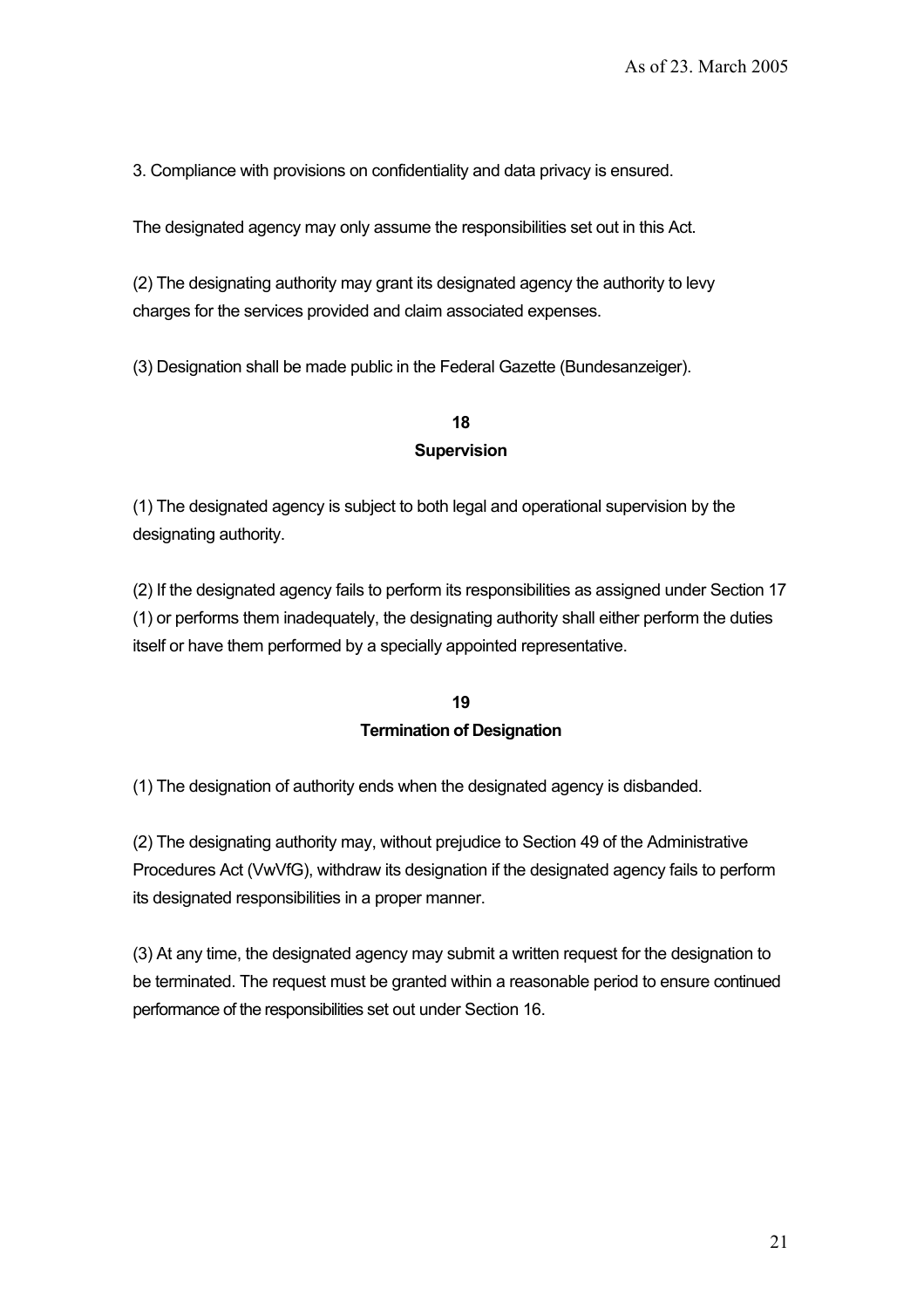## **Part 6**

#### **Final Provisions**

#### **20**

## **Commissioning of Third Parties**

If the parties obligated under this Act commission a third party to fulfil certain obligations under this Act, Section 16 (1) sentences 2 and 3 of the Closed Substance Cycle and Waste Management Act shall apply.

# **21 Appeals and Judicial Review**

(1) There shall be no appeal procedure for the purpose of contesting administrative acts under Section 9 (5) sentence 4 or Section 16 (2), (3) and (5).

(2) Applications for judicial review of instructions under Section 9 (5) sentence 4 or Section 16 (5) shall not have the effect of suspending the instructions.

## **22 Costs**

(1) Charges shall be levied and expenses reimbursed for official duties the Competent Authority performs under this Act. Expenses within the meaning of sentence 1 include expenses reimbursed by the competent authority under Section 14 (10).

(2) The Federal Ministry for the Environment, Nature Conservation and Nuclear Safety (BMU) is authorised by statute and without the need for Bundesrat approval to determine which duties shall be subject to charges, the amount to be charged and the expenses to be reimbursed, and to apply fixed rates and framework rates.

## **23**

#### **Regulatory Offences**

(1) A regulatory offence is committed by anyone who wilfully or negligently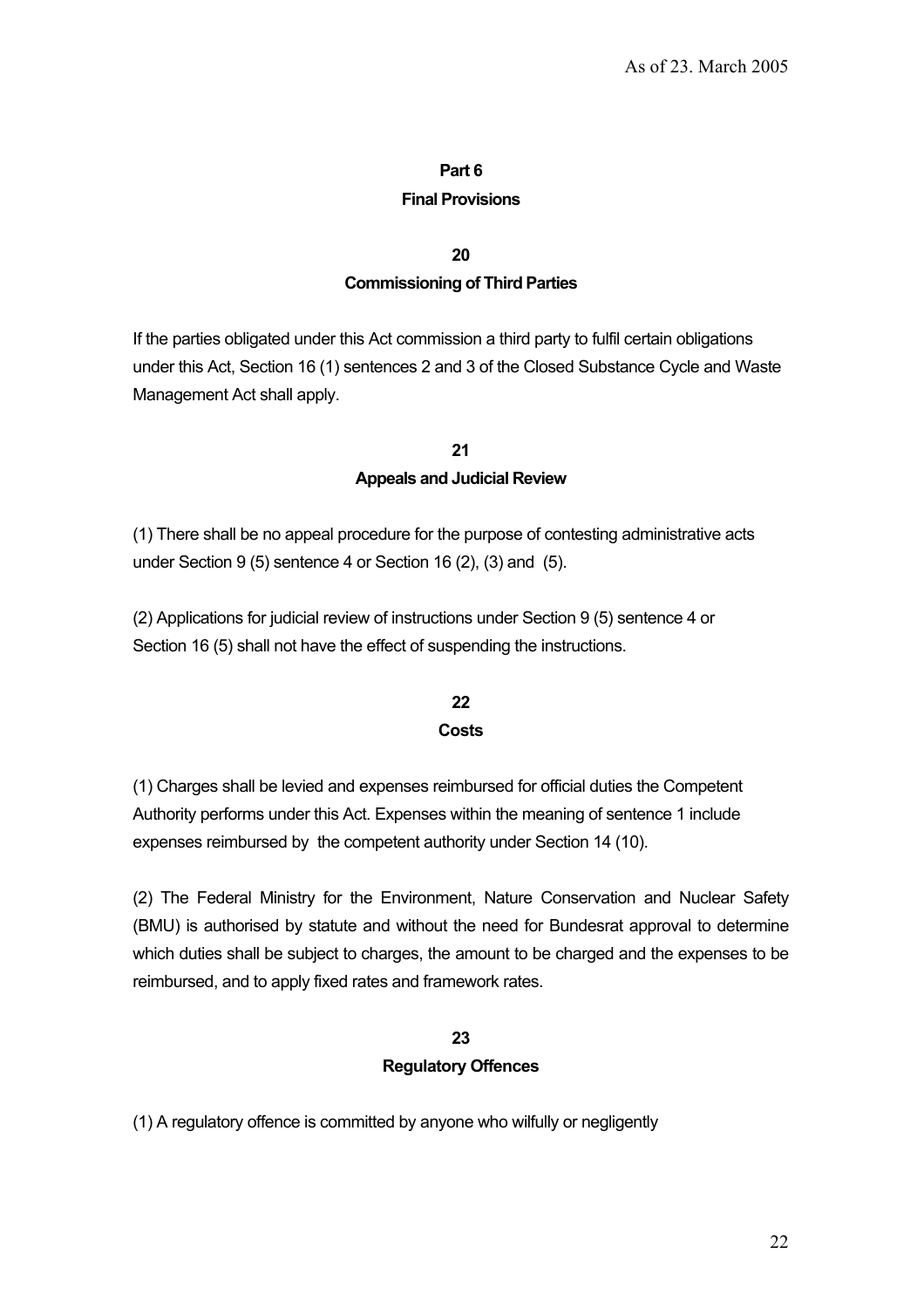1. Contravenes Section 5 (1) sentence 1 by placing electrical and electronic equipment on the market.

2. Contravenes Section 6 (2) sentence 1 by failing to register.

3. Contravenes Section 6 (2) sentence 4 by not stating the assigned registration number in business transactions.

4. Contravenes Section 6 (2) sentence 5 by placing electrical and electronic equipment on the market.

5. Contravenes Section 6 (4) sentence 3 by indicating disposal costs.

6. Contravenes Section 9 (7) sentence 3 or Section 10 (1) sentence 3, each in conjunction with Section 11 (2) sentence 2 in conjunction with Annex III No. 1, 3, 5, 6 or 7, by failing to remove a liquid or by failing to comply with a requirement contained in those provisions.

7. Contravenes Section 9 (7) sentence 3 or Section 10 (1) sentence 3, each in conjunction with Section 12 (3) sentence 2, by not displaying records, displaying incorrect or incomplete records, or failing to display them in a timely manner.

8. Contravenes Section 10 (1) sentence 1 by failing to collect containers provided or by failing to collect them in a timely manner.

9. Contravenes Section 13 (1) by failing to submit a report, by submitting an incorrect or incomplete report, or by failing to report in a timely manner.

(2) In the case of (1) No. 1 to 5 and 7, regulatory offences shall be subject to a fine of up to EUR 50,000 (fifty thousand), and in all other cases a fine of up to EUR 10,000 (ten thousand).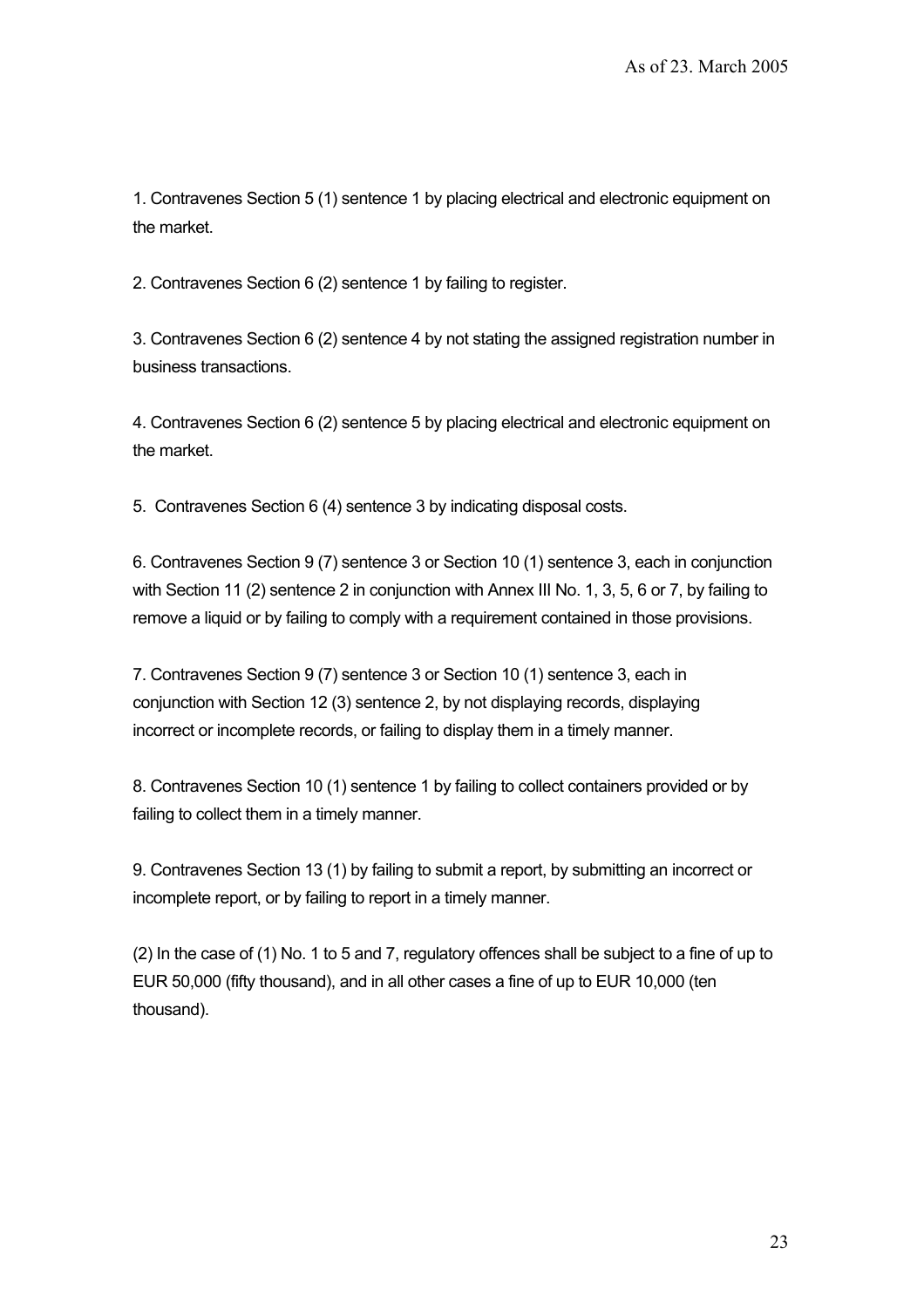#### **24**

#### **Transitional Provisions**

The rights and obligations under Section 6 (2) and (3), Section 9 (5) and (6), Section 13 (1) No. 1, (2) and (3) sentences 1 to 4, Section 14 (2), (4), (5), (6) and (9) and Section 16 (2) to (4) shall not be binding until 23 November 2005; the rights and obligations under Sections 7 and 8, 9 (1) to (4), (7) and (8), Section 10 and 11, Section 13 (1) Nos. 2 to 7, (3) sentence 5 and 6, and (4) to (6), Section 14 (3), (7) and (8), and Section 16 (5) shall not be binding until 23 March 2006.

#### **25**

#### **Entry into Force**

(1) Section 6 (1) sentence 1, Section 14 (1), Section 15, Section 16 (1) and Sections 17 to 22 shall enter into force one day after the Act is announced.

(2) Section 5 shall enter into force on 1 July 2006.

- (3) Section 12 shall enter into force on 31 December 2006.
- (4) All other provisions set out in this Act shall enter into force on 13 August 2005.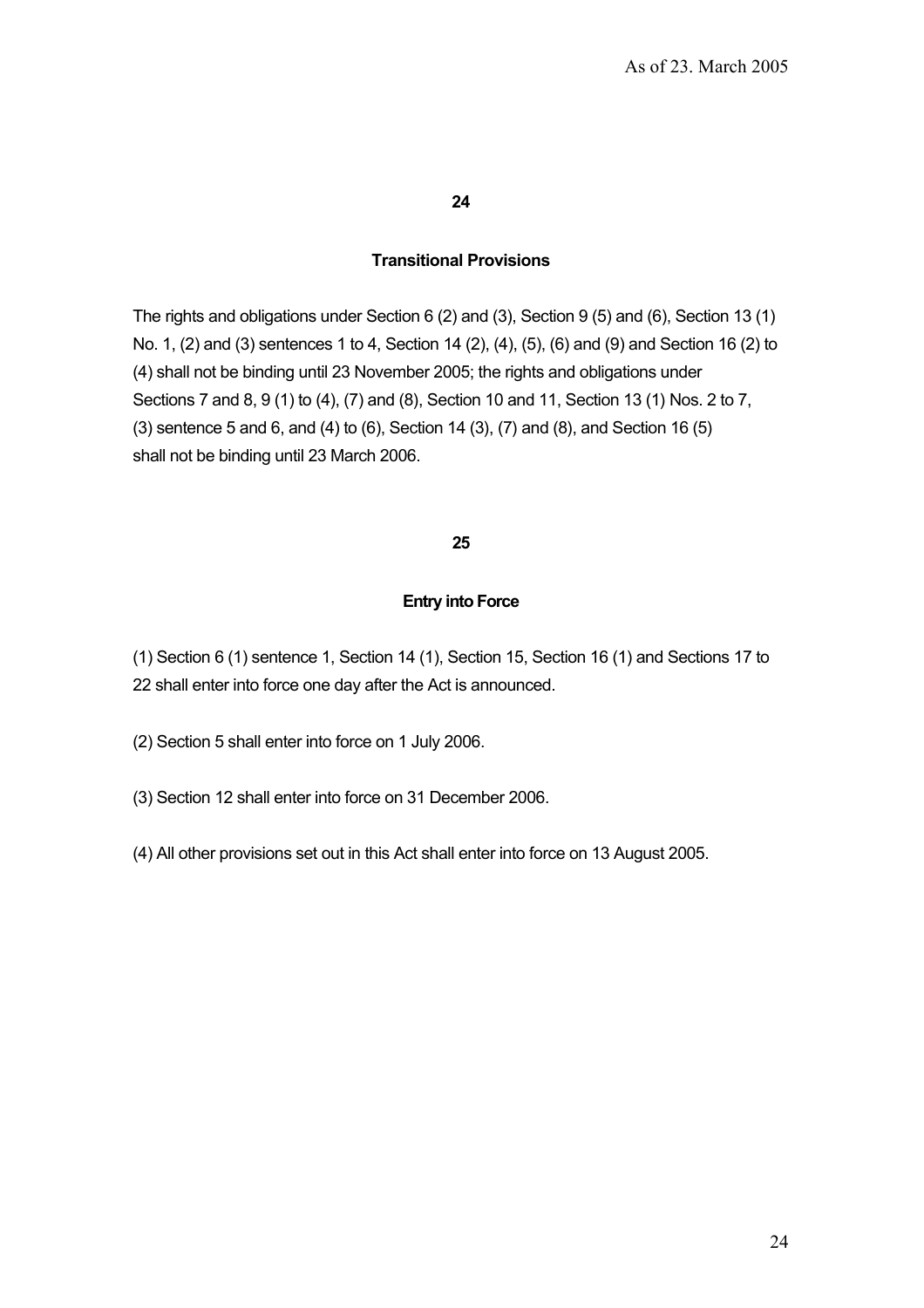#### **Annex I**

## **List of Categories and Equipment**

## **1. Large Household Appliances**

Large cooling appliances

**Refrigerators** 

Freezers

Other large appliances for refrigeration, conservation and storage of food

Washing machines

Clothes dryers

Dish washing machines

Cooking appliances

Electric stoves

Electric hotplates

**Microwaves** 

Other large appliances used for cooking and other processing of food

Electric heating appliances

Electric radiators

Other large appliances for heating rooms, beds and seating furniture

Electric fans

Air conditioning appliances

Other fanning, exhaust ventilation and air conditioning equipment

#### **2. Small Household Appliances**

Vacuum cleaners

Carpet sweepers

Other appliances for cleaning

Appliances used for sewing, knitting, weaving and other processing for textiles

Irons and other appliances for ironing, mangling and other care of clothes Toasters Fryers

Grinders, coffee machines and equipment for opening or sealing containers or packages Electric knives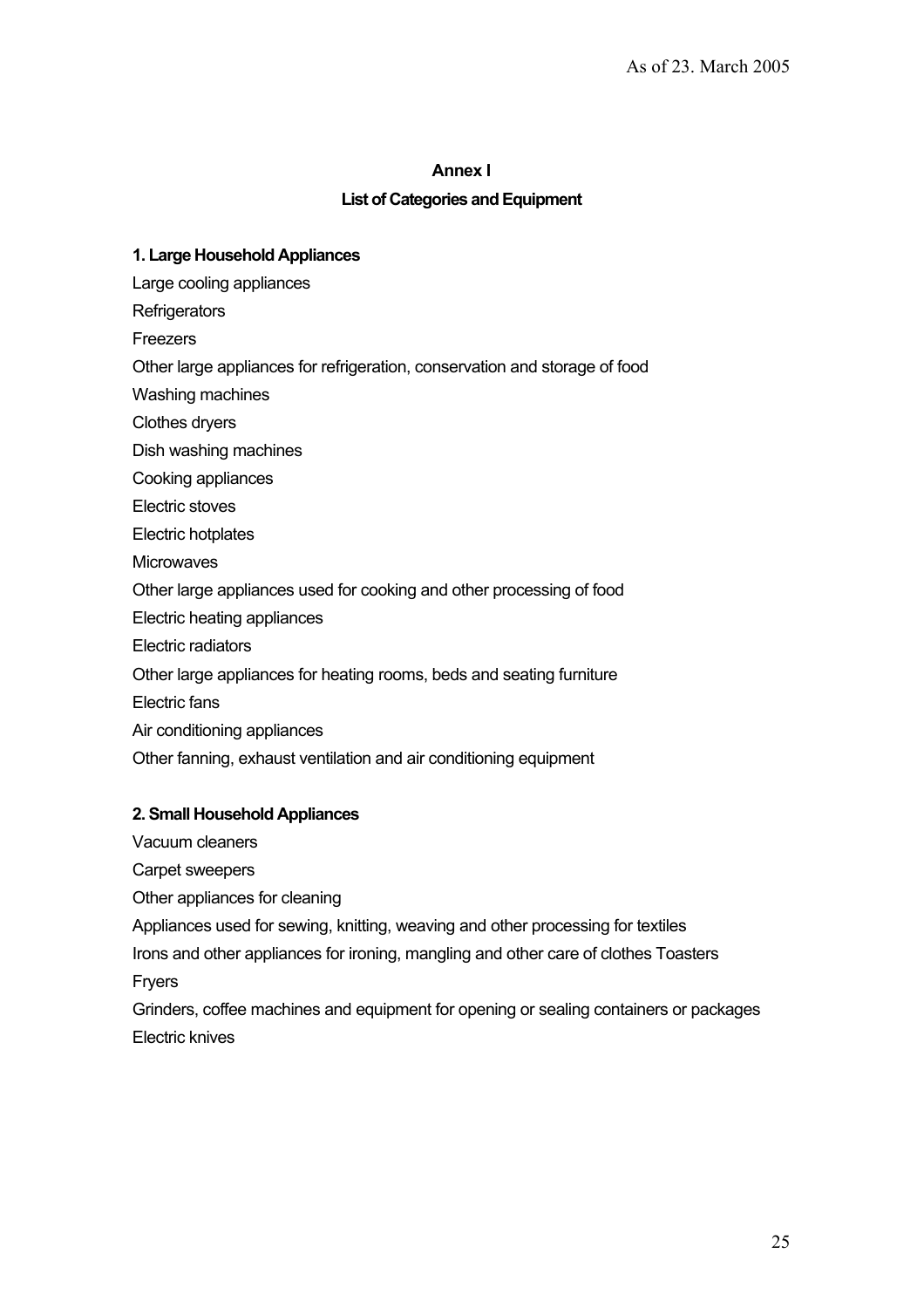Appliances for hair-cutting, hair drying, tooth brushing, shaving, massage and other body care appliances

Clocks, watches and other instruments for the purposes of measuring, indicating or

registering time

Scales

#### **3. IT and Telecommunications Equipment**

- Centralised data processing:
- **Mainframes**

Minicomputers Printer

units Personal

computing:

Personal computers (CPU, mouse, screen and keyboard included)

Laptop computers (CPU, mouse, screen and keyboard included)

Notebook computers

Notepad computers

**Printers** 

- Copying equipment
- Pocket and desk calculators
- and other products and equipment for the collection, storage, processing, presentation
- or communication of information by electronic means
- User terminals and systems

Fax machines

**Telex** 

**Telephones** 

Pay telephones

Cordless telephones

Cellular telephones

Answering systems

and other products or equipment for transmitting sound, images or other information by telecommunications

#### **4. Consumer Equipment**

Radio sets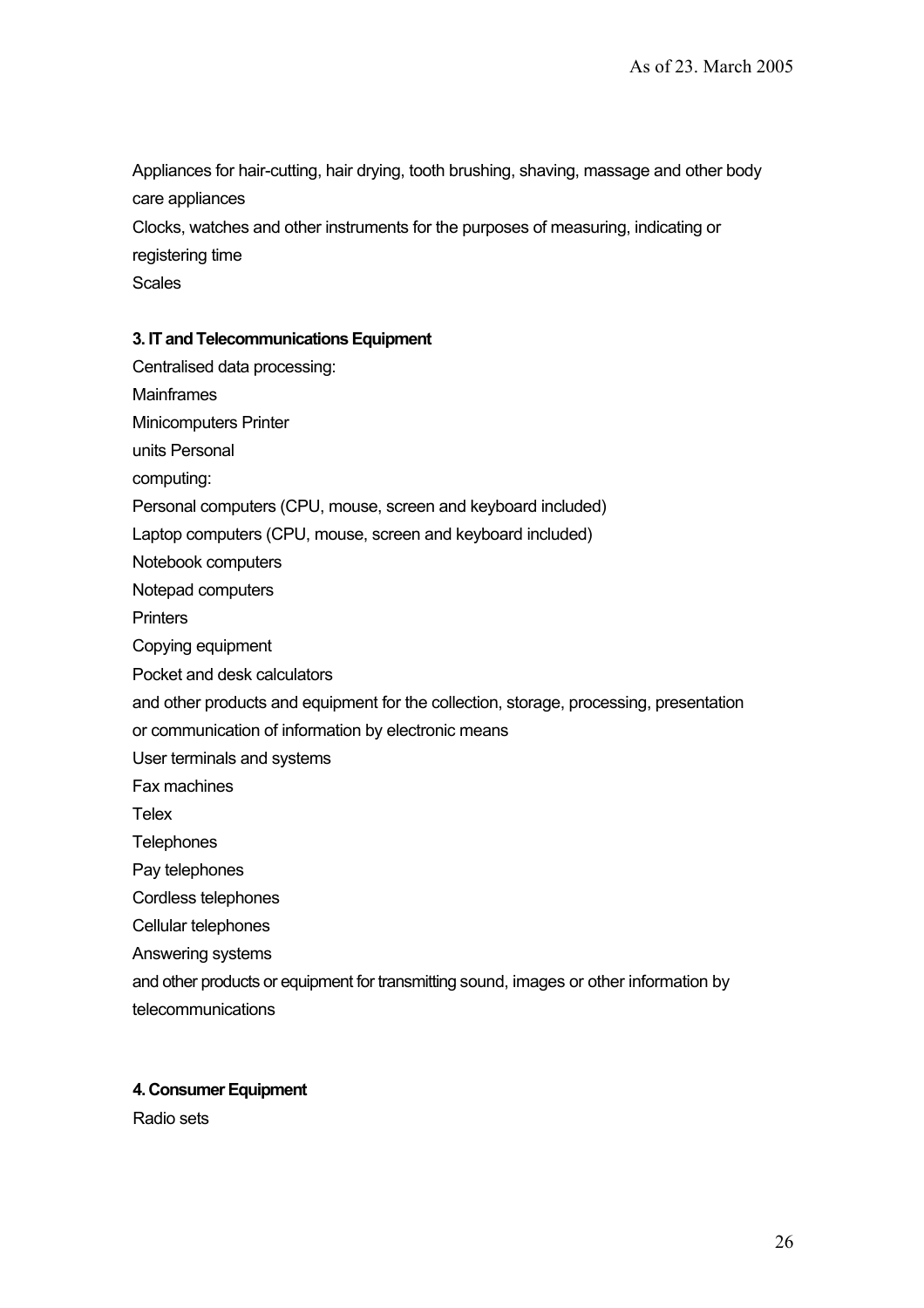Television sets

Videocameras

Video recorders

Hi-fi recorders

Audio amplifiers

Musical instruments

and other products or equipment for the purpose of recording or reproducing sound or images, including signals or other technologies for the distribution of sound and image than by telecommunications

# **5. Lighting Equipment**

Luminaries for fluorescent lamps excluding luminaries in households

Straight fluorescent lamps

Compact fluorescent lamps

High intensity discharge lamps, including pressure sodium lamps and metal halide lamps Low pressure sodium lamps

Other lighting or equipment for the purpose of spreading or controlling light with the exception of filament bulbs and luminaries in households

**6. Electrical and Electronic Tools** (with the exception of large-scale stationary

industrial tools)

**Drills** 

Saws

Sewing machines

Equipment for turning, milling, sanding, grinding, sawing, cutting, shearing, drilling, making holes, punching, folding, bending or similar processing of wood, metal and other materials Tools for riveting, nailing or screwing or removing rivets, nails, screws or similar uses Tools for welding, soldering or similar use

Equipment for spraying, spreading, dispersing or other treatment of liquid or gaseous substances by other means

Tools for mowing or other gardening activities

# **7. Toys, Sports and Leisure Equipment**

Electric trains or car racing sets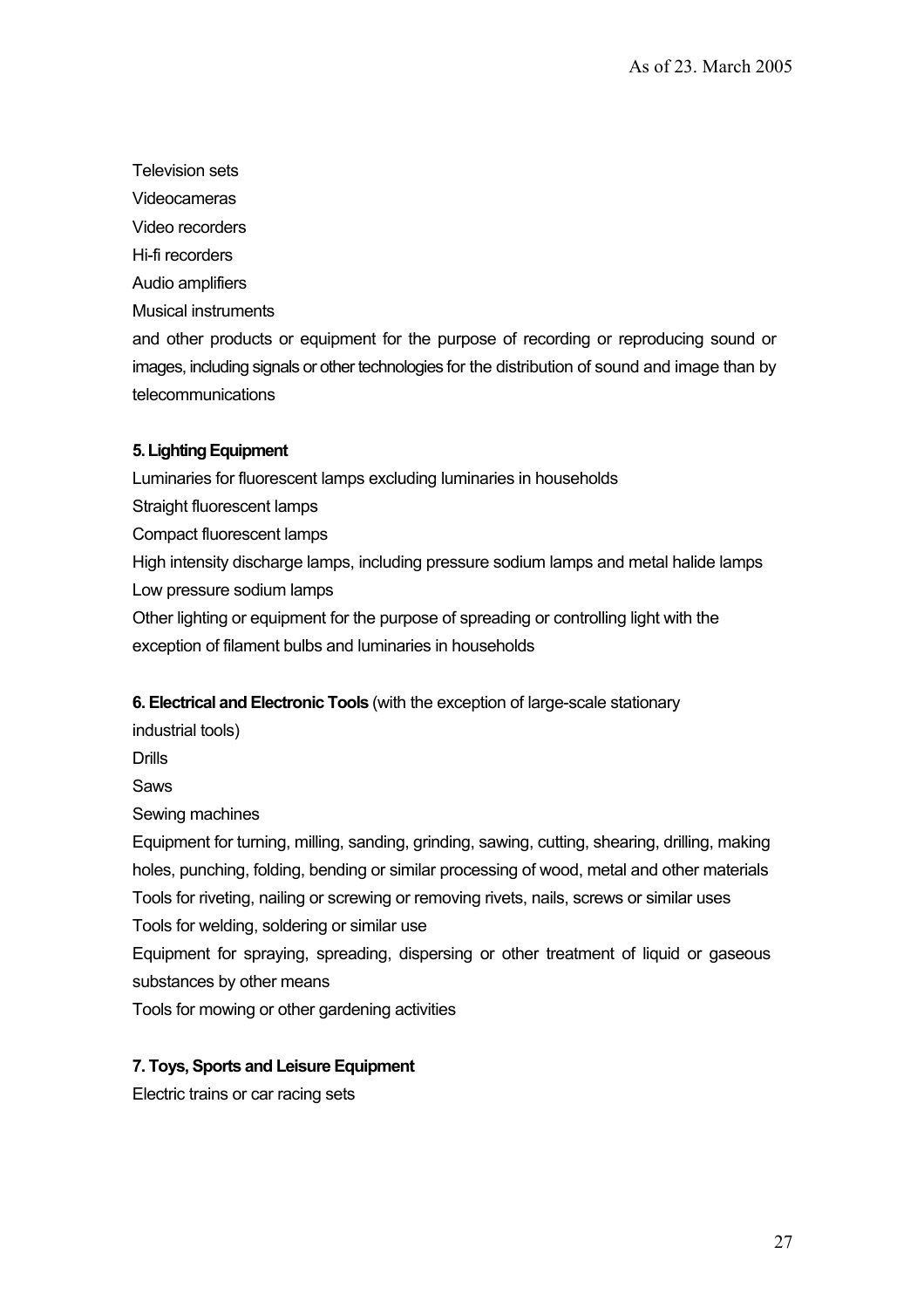Hand-held video game consoles Video games Computers for biking, diving, running, rowing, etc. Sports equipment with electric or electronic components Coin slot machines

**8. Medical Products** (with the exception of all implanted and infectious products)

Radiotherapy equipment Cardiology equipment Dialysis equipment Pulmonary ventilators Nuclear medicine equipment Laboratory equipment for in-vitro diagnosis Analysers **Freezers** Fertilisation tests Other appliances for detecting, preventing, monitoring, treating or alleviating illness, injury or disability

#### **9. Monitoring and Control Instruments**

Smoke detectors Heating regulators **Thermostats** Measuring, weighing or adjusting appliances for household use or as laboratory equipment Other monitoring and control instruments used in industrial installations (e.g. in control panels)

#### **10. Automatic Dispensers**

Automatic dispensers for hot drinks Automatic dispensers for hot or cold bottles or cans Automatic dispensers for solid products Automatic dispensers for money All appliances which deliver automatically all kind of products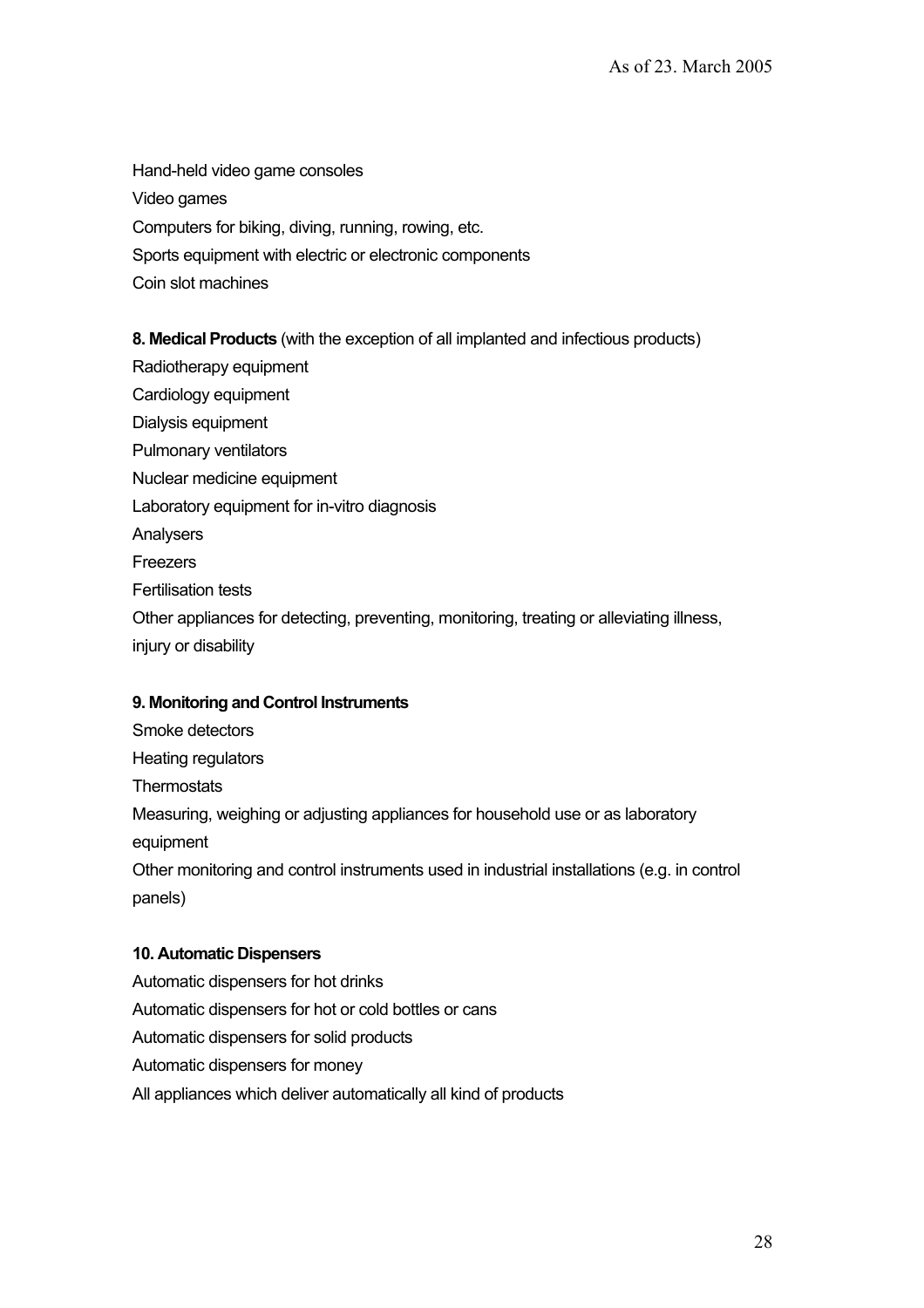#### **Annex II**

## **Symbol Identifying Electrical and Electronic Equipment Under Section 7**

The symbol indicating separate collection of electrical and electronic equipment consists of a crossed-out wheeled bin, as shown below. The symbol must be printed visibly, legibly and indelibly.



# **Annex III Selective Treatment of Substances and Components of Electrical and Electronic Equipment under Section 11 (2)**

1. At a minimum, the following substances, preparations and components must be removed from any separately collected WEEE:

a) Mercury-containing components such as switches or backlighting lamps

b) Batteries and accumulators

c) Printed circuit boards of mobile phones generally, and of other devices if the surface area

of the printed circuit board is greater than 10 square centimetres

d) Toner cartridges, liquid and pasty, as well as colour toner

e) Plastic containing brominated flame retardants

f) Asbestos waste and components which contain asbestos waste

g) Cathode ray tubes

h) Chlorofluorocarbons (CFCs), hydrochlorofluorocarbons (HCFCs), or

hydrofluorocarbons (HFCs) or hydrocarbons (HCs)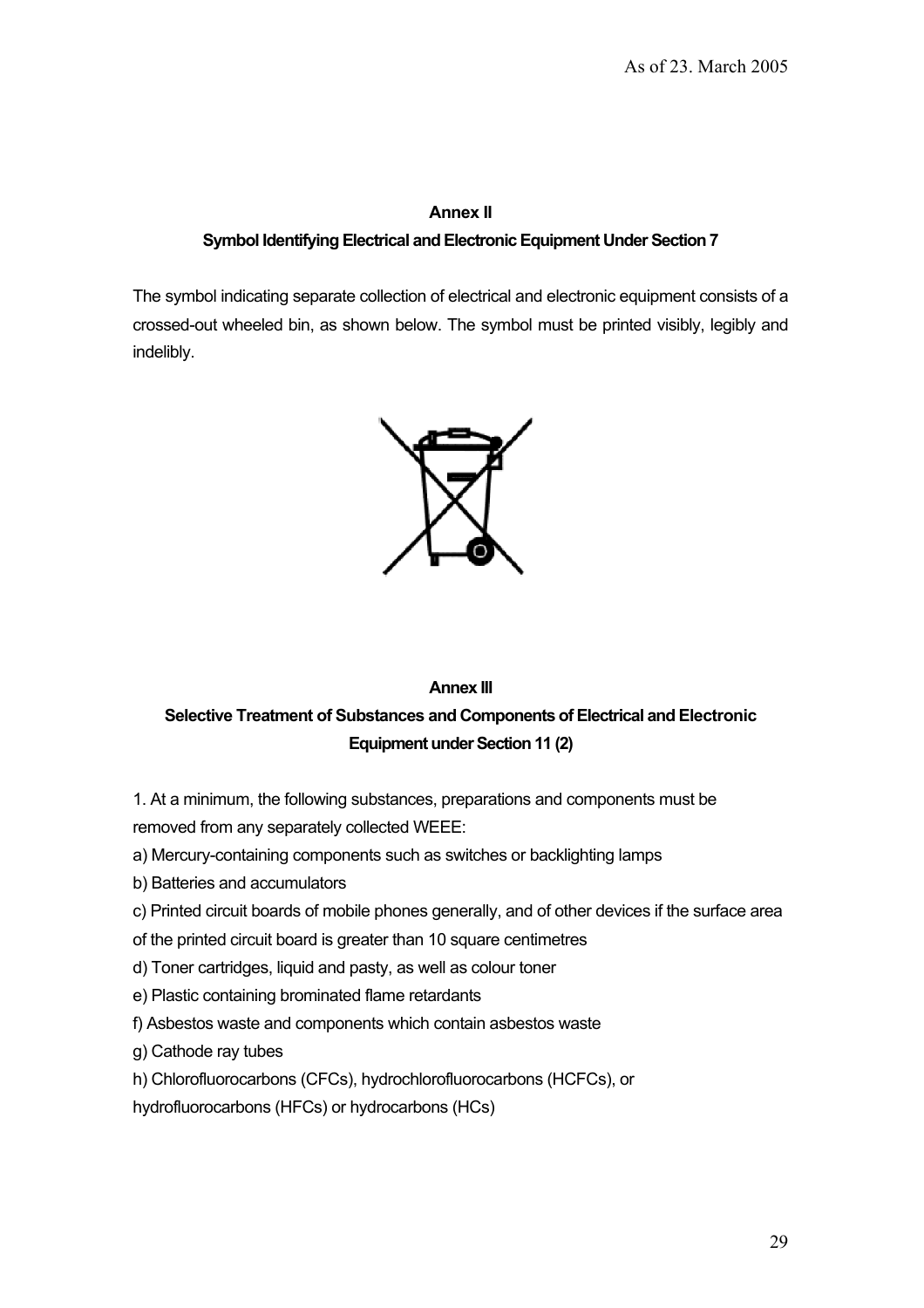i) Gas discharge lamps

j) Liquid crystal displays (together with their casing where appropriate) of a surface area greater than 100 square centimetres and all such displays back-lighted with discharge lamps

k) External electric cables

l) Components containing refractory ceramic fibres as described in Commission Directive 97/69/EC of 5 December 1997 adapting to technical progress Council Directive 67/548/EEC relating to the classification, packaging and labelling of dangerous substances (Official Journal L 343 p.9)

m) Electrolyte capacitors containing substances of concern (height > 25 mm, diameter > 25 mm or proportionately similar volume)

n) Cadmium or selenium-containing photoreceptor drums.

These substances, preparations and components shall be disposed of or recovered in compliance with Section 10 (4) of the Closed Substance Cycle and Waste Management Act.

2. Components containing radioactive substances must be treated as follows: a) Components containing radioactive substances, except components of consumer goods, and those produced subject to approval under Section 106 of the German Radiation Protection Ordinance (StrlSchV) of 20 June 2001 (Federal Gazette I p. 1714 report 2002 I p. 1459), amended by Article 2 of the Ordinance of 18 June 2002 (Federal Gazette I p. 1869, 1903) or transported under Section 108 of the German Radiation Protection Ordinance and for which no take-back system is required under Section 107 (1) No. 1a and in accordance with Section 109 of the German Radiation Protection Ordinance, may be disposed of or be reused or recycled under Section 10 (4) of the Closed Substance Cycle and Waste Management Act without any further selective treatment.

b) Components as listed under a) for which a take-back system is required under Section 107 (1) a and in Section 109 of the German Radiation Protection Ordinance must under Section 110 of the Radiation Protection Ordinance be handed back by the last user to the collection point stated in the information stipulated in Section 107 (1) No. 3 of the German Radiation Protection Ordinance.

c) All other components containing radioactive substances must be disposed of in compliance with the requirements of the German Radiation Protection Ordinance.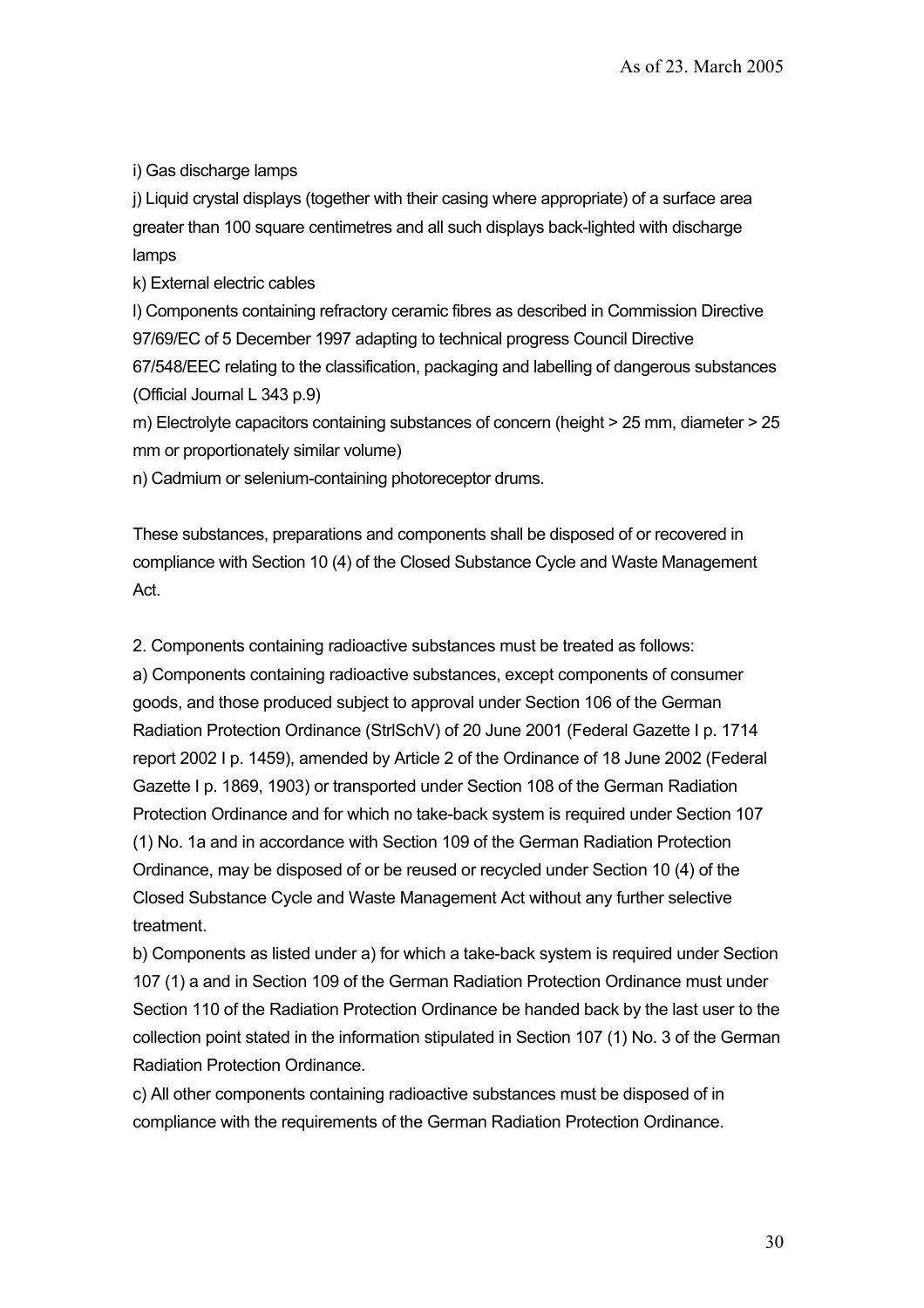3. Section 2 (2) No. 2 of the PCB/PCT Waste Ordinance applies for PCB-containing condensors (PCBs: polychlorinated biphenyls).

4. The following components of separately collected WEEE are to be treated as follows:

a) Cathode tubes: the fluorescent coating must be removed

b) Equipment containing gases that are ozone-depleting or have a global warming potential (GWP) above 15, such as those contained in foams and refrigeration circuits: the gases must be properly extracted and properly treated. Ozone-depleting gases must be treated in accordance with Regulation (EC) 2037/2000 of the European Parliament and of the Council of 29 June 2000 on substances that deplete the ozone layer (Official Journal L 244 p.1, last amended by Regulation (EC) 1804/2003 of the European Parliament and of the Council of 22 September 2003 (Official Journal L 265 p.1)

c) Gas discharge lamps: the mercury shall be removed.

5. Taking into account environmental considerations and the desirability of reuse and recycling, Nos. 1 to 3 shall be applied in such a way that environmentally sound reuse and recycling of components or whole appliances is not obstructed.

6. The Hg content of waste glass from lighting processing which is to be sent for recovery must not exceed 5 mg/kg waste glass.

7. Picture tubes are to be separated into screen and cone glass for treatment purposes.

8. Gas discharge lamps must be adequately protected against breakage during storage and transportation.